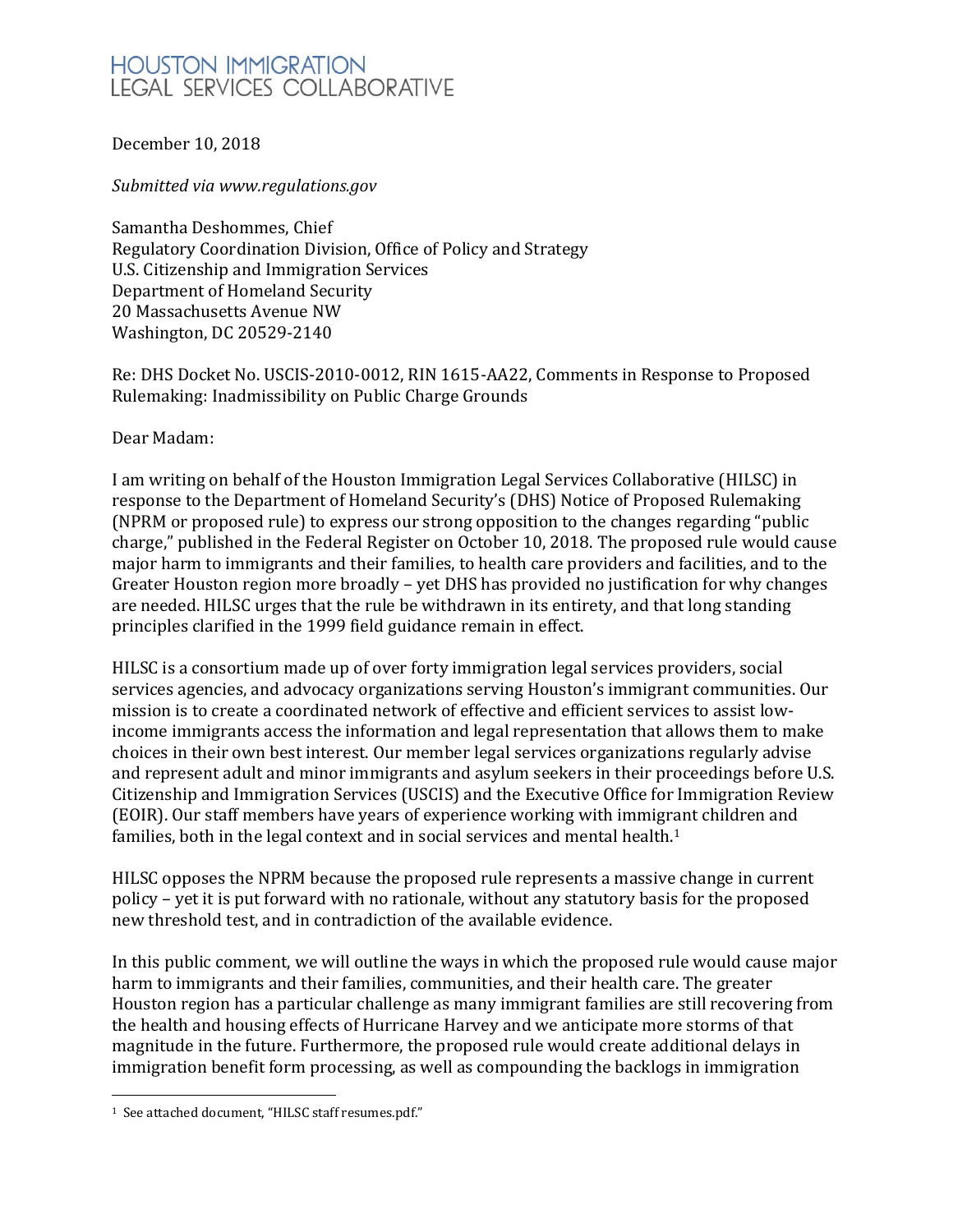court. The rule's incoherent frameworks create confusion around eligibility and is exceptionally harsh – for example, in the proposed bond procedures and penalties. We will also discuss the ways that the consideration of a prior application for a fee waiver creates double-counting problems and is impermissibly retroactive, and consideration of credit history or credit scores is an unfair, inaccurate measure.

Based on our experience, it is reasonable to anticipate that the rule will discourage many Houston area immigrants from accessing health, nutrition, and social services that benefit not only them, but also their U.S.-citizen children. We know that this chilling effect is already taking place, as service providers report immigrant clients dropping out of programs and others failing to access benefits for which they are eligible out of completely legitimate fear and confusion. The proposal could prevent immigrants from using the programs that their tax dollars help support, hindering access to essential health care, nutritious food, and secure housing. It would increase poverty, hunger, ill health and unstable housing by discouraging enrollment in programs that improve health, food security, nutrition, and economic security, with profound consequences for families' well-being and long-term success. Ultimately, however, these regulations are a way to decrease legal immigration and limit pathways to legal status for low-income families and individuals. On the whole, the proposed rule's chilling effects go beyond undocumented and legal immigrants to also include U.S. citizens and the Houston community as a whole.

#### **The proposed rule represents a massive change in current policy – yet it is put forward with no rationale and in contradiction of the available evidence.**

The proposed rule would alter the public charge test dramatically, abandoning the long-settled meaning of "public charge" as a person who depends on the government for subsistence, by changing it to anyone who simply receives assistance with health care, nutrition, or housing.

Under current policy, a public charge is defined as an immigrant who is "likely to become primarily dependent on the government for subsistence." The proposed rule radically expands the definition to include any immigrant who simply "receives one or more public benefits." Under longstanding guidance, only cash "welfare" assistance for income maintenance and government funded long-term institutional care can be taken into consideration in the "public charge" test – and only when it represents the majority of a person's financial support. If the proposed rule is finalized, immigration officials could consider a much wider range of government programs in the "public charge" determination. These programs include most Medicaid programs, housing assistance such as Section 8 housing vouchers, SNAP (Supplemental Nutrition Assistance Program) and even assistance for seniors who have amassed the work history needed to qualify for Medicare and need help paying for prescription drugs. This shift drastically increases the scope of who can be considered a public charge to include not only people who receive benefits as their main source of support, but also people who use basic needs programs to supplement their earnings from low-wage work.

It is part of the fabric of our nation that immigrants who start out with low earnings are able to make gains in succeeding years. Immigrant men who entered the country in 1982-1983, for example, started out earning 60 percent of the median earnings of native-born workers. After a decade, their earnings increased to 92 percent of their native-born counterparts. Immigrant women who entered the U.S. at the same time started out earning 76 percent of native-born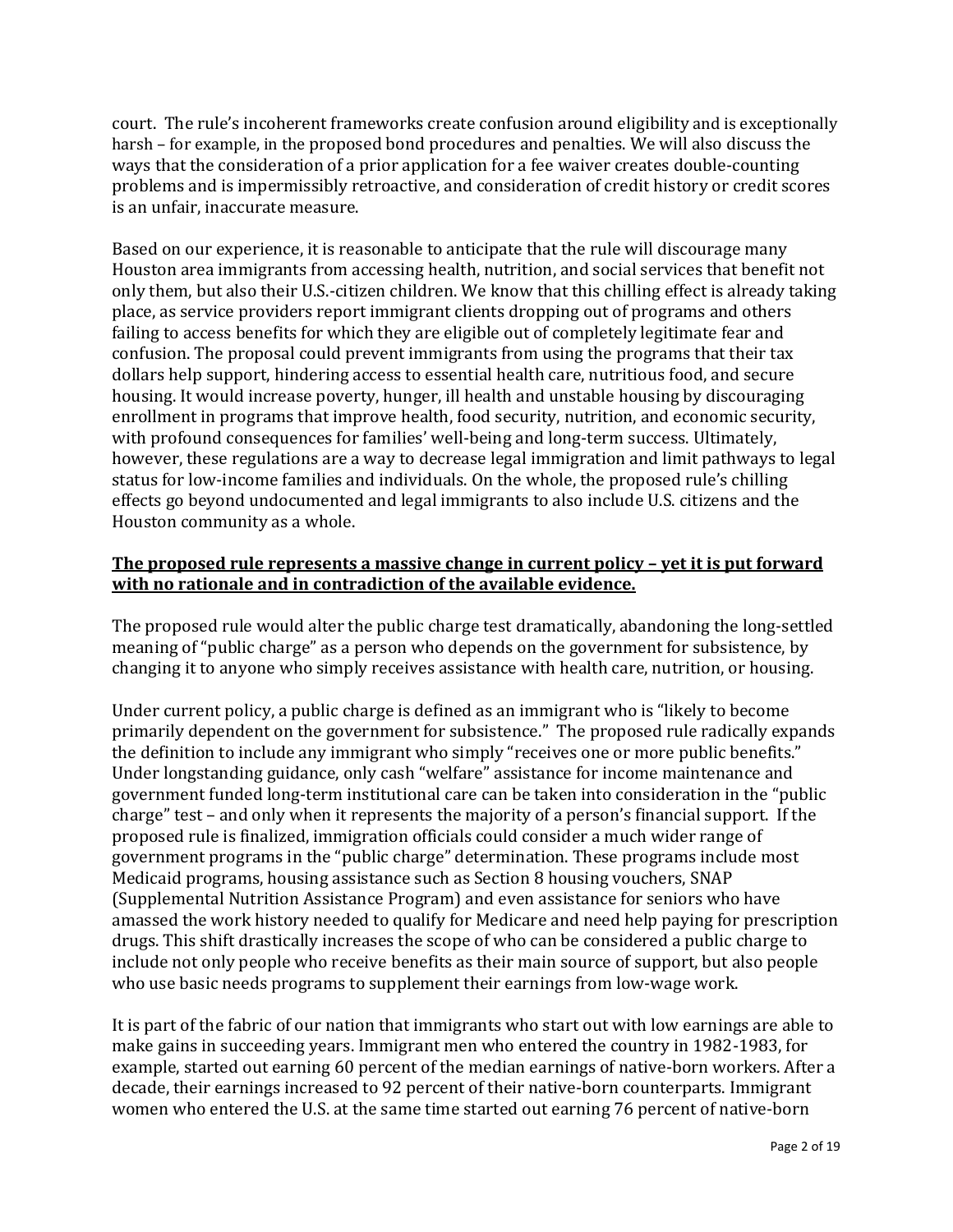women; after ten years their earnings grew to 97 percent of the median for native-born women. The proposed rule penalizes immigrants for their initial low incomes and undermines their ability to improve over time by discouraging them from making use of Medicaid, SNAP, or housing assistance.

The rule also makes other massive changes, such as introducing an unprecedented income test and assigning negative weight to many factors that have never been considered relevant – such as being a child or a senior, having a large family, or having a treatable medical condition. The rule also indicates a preference for immigrants who speak English, which would mark a fundamental change from our nation's historic commitment to welcoming and integrating immigrants – regardless of language spoken. This rule targets family-based immigration as well as low and moderate wage workers, and will have a disproportionate impact on people of color. All of these changes amount to a sea change in American policy towards immigration, considering wealth and income as the primary indicators of a person's future contribution, yet they are not justified by any rationale. The NPRM itself acknowledges that the proposed rule would cause great harm to individuals, families, and communities, although it fails to quantify this harm and therefore largely ignores it.

This rule appears to be motivated by a desire to change America's system of family-based immigration to grant preference to the wealthy, through methods Congress has already rejected. The 1996 Personal Responsibility and Work Opportunity Reconciliation Act (PRWORA) limited immigrant eligibility for federal means-tested public benefits, but Congress did not alter the public charge law. That same year, in the Illegal Immigration Reform and Immigrant Responsibility Act (IIRIRA), Congress codified the case law interpretation of public charge. After the passing of these two laws, there was massive confusion about how the public charge test might be used against immigrants who were eligible for, and receiving, certain noncash benefits and – as a result – legal immigrants' use of public assistance programs significantly declined.<sup>2</sup>

The Immigration and Naturalization Service (INS) issued administrative guidance in 1999 in response to concerns that some consular officials and INS employees were inappropriately scrutinizing the use of health care and nutrition programs, and because of the strong evidence of chilling effects from the 1996 law. That guidance, which remains in effect today, clarifies that the public charge test applies only to those "primarily dependent on the government for subsistence," demonstrated by receipt of public cash assistance for "income maintenance," or institutionalization for long-term care at government expense. The guidance specifically exempts the non-cash programs such as Medicare, Medicaid, food stamps, WIC, Head Start, child care, school nutrition, housing, energy assistance, and emergency/disaster relief from consideration. (64 Fed. Reg. 28689). The 1999 NPRM preamble makes clear that it was not seen as changing policy from previous practice, but was issued in response to the need for a "clear definition" so that immigrants can make informed decisions and providers and other interested parties can provide "reliable guidance."<sup>3</sup>

 $\overline{a}$ 

<sup>2</sup> Michael and Jeffrey Passel, "Trends in Noncitizens' and Citizens' Use of Public Benefits Following Welfare Reform: 1994- 97," (Washington, D.C.: The Urban Institute, 1999).

<sup>&</sup>lt;sup>3</sup> Inadmissibility and Deportability on Public Charge Grounds, A Proposed Rule by the Immigration and Naturalization [Service](https://www.federalregister.gov/agencies/immigration-and-naturalization-service) on 05/26/1999, 64 Federal Register 28676.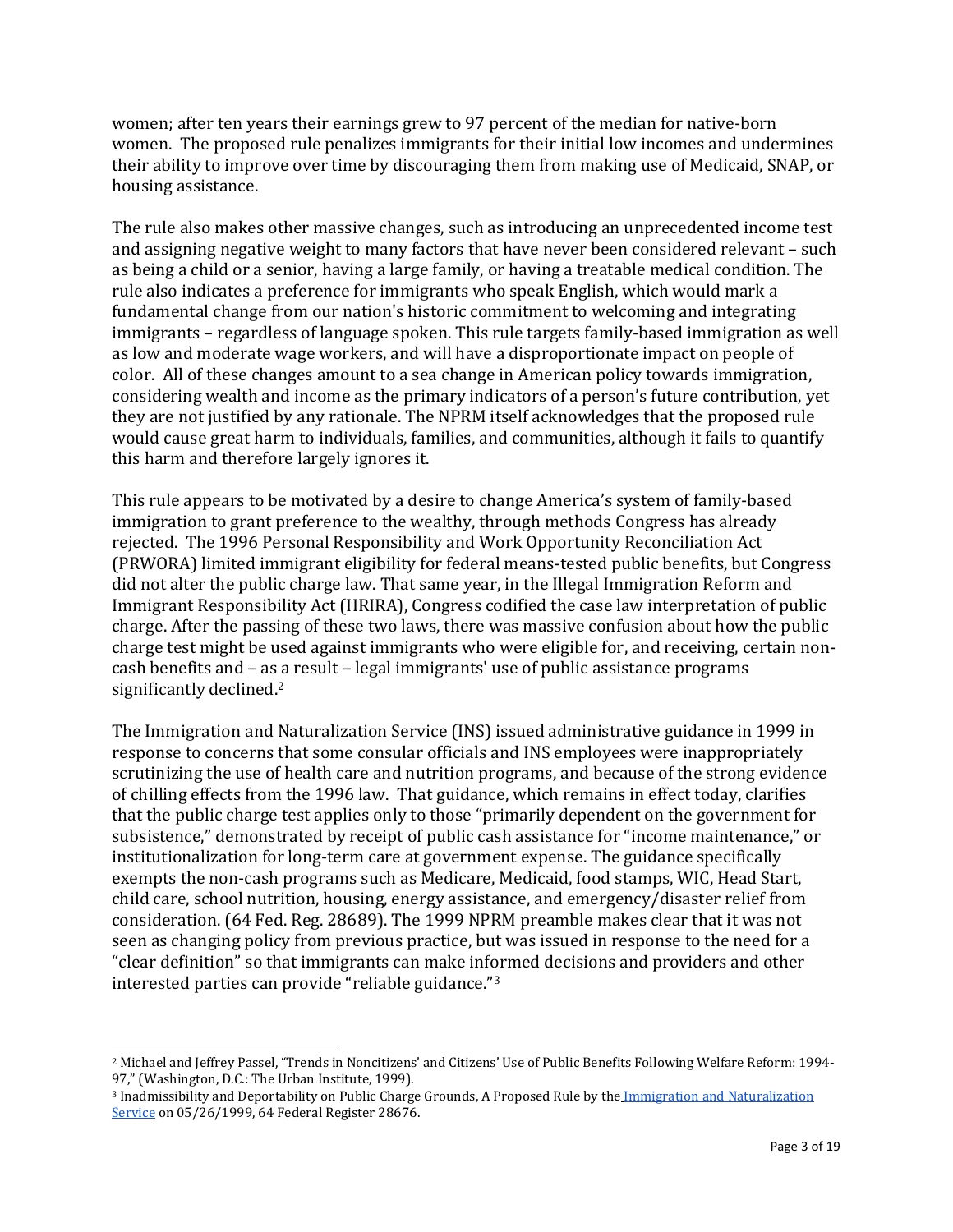The 1999 guidance is consistent with Congressional intent and case law, has been relied upon by immigrant families for decades, and should continue to be used in interpreting and applying the public charge law. In 1996 Congress made changes to program eligibility, not to the public charge determination. Since that time, Congress has made explicit choices to expand eligibility (or permit states to do so) under these programs.

## **There is no Statutory basis for the proposed new threshold test**

The Department of Homeland Security proposes to treat income below 125 percent of the federal poverty guidelines (FPG) for the applicable household size as a negative factor, and, conversely, income above 250 percent of the FPG to be counted as a heavily weighed positive factor. There is no statutory basis for either threshold, and the statement that 125 percent of the FPG has long served as a "touchpoint" for public charge inadmissibility determinations is deeply misleading. The cited statute refers to the income threshold for sponsors who are required to submit an affidavit of support, not to the immigrant subject to the public charge determination, and DHS provides no justification for why this threshold is appropriate. Even less justification is offered for the 250 percent of FPG threshold. At footnote 583, DHS admits that the differences in receipt of non-cash benefits between noncitizens living below 125 percent of FPG and those living either between 125 and 250 percent of the FPG or between 250 and 400 percent of the FPG was not statistically significant.

Setting these standards goes well beyond reasonable interpretation of the law and is in fact an attempt to achieve by regulation a change to the immigration policy of the U.S. that the Administration has sought but that would require Congressional action.4 A standard of 250 percent of the federal poverty level is nearly \$63,000 a year for a family of four – more than the median household income in the U.S.<sup>5</sup> If this test were applied to U.S citizens, up to one out of every three would fail. <sup>6</sup> A single individual who works full-time year round – who does not miss a single day of work due to illness or inclement weather – but is paid the federal minimum wage would fail to achieve the 125% of FPG threshold. This is clearly not the person that Congress envisioned when they directed DHS to deny permanent status to those at risk of becoming a public charge.

It is worth noting that the combination of these thresholds, which are based on household size, with the proposed rule's expansive definition of household, will have the perverse effect of discouraging people from supporting family members. For example, if a couple with one child who have an income just over the 250 percent of poverty threshold for a family of 3, takes in a brother who is temporarily unemployed and do not charge rent, they will become a household of four and no longer qualify for the heavily weighed positive factor.

<sup>4</sup> See S.354 (115th Congress), the RAISE Act[, https://www.congress.gov/bill/115th-congress/senate-bill/354](https://www.congress.gov/bill/115th-congress/senate-bill/354) and Statement of President Donald J. Trump on August 2, 2017[. https://www.whitehouse.gov/briefings](https://www.whitehouse.gov/briefings-statements/president-donald-j-trump-backs-raise-act/)[statements/president-donald-j-trump-backs-raise-act/](https://www.whitehouse.gov/briefings-statements/president-donald-j-trump-backs-raise-act/)

<sup>5</sup> <https://www.census.gov/library/publications/2018/demo/p60-263.html>

<sup>6</sup> Melissa Boteach, Shawn Fremstad, Katherine Gallagher Robbins, Heidi Schultheis, and Rachel West, "Trump's Immigration Plan Imposes Radical New Income and Health Tests," Center for American Progress (July 2018), *available at* [https://www.americanprogress.org/issues/poverty/reports/2018/07/19/453174/trumps-immigration-plan-imposes](https://www.americanprogress.org/issues/poverty/reports/2018/07/19/453174/trumps-immigration-plan-imposes-radical-new-income-health-tests/)[radical-new-income-health-tests,](https://www.americanprogress.org/issues/poverty/reports/2018/07/19/453174/trumps-immigration-plan-imposes-radical-new-income-health-tests/) and attached here for your review.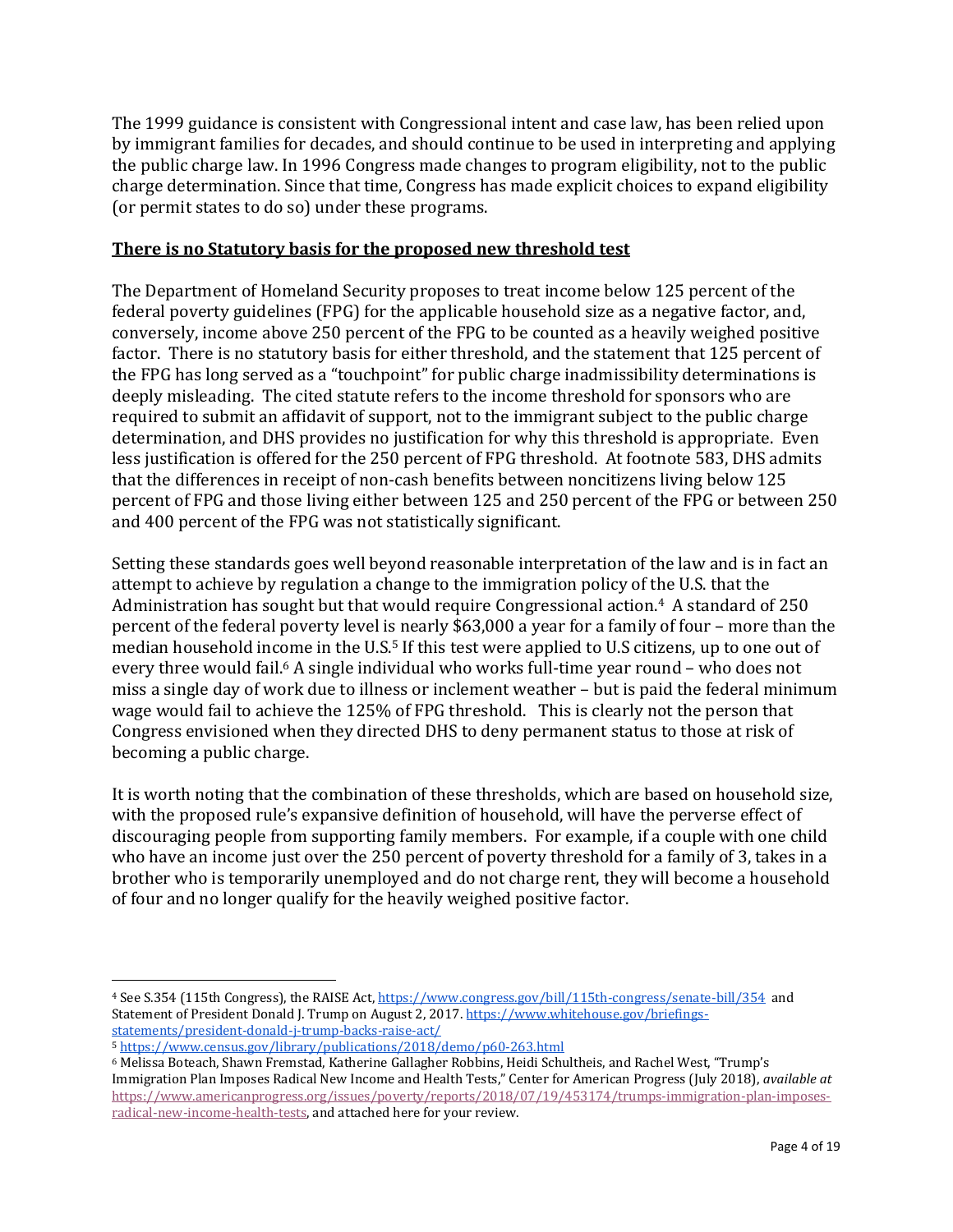A November 2018 study by the Center for Migration Studies suggests that high numbers of working-class persons would be found inadmissible under the NPRM. The study estimates that 2.25 million undocumented persons and 212,000 nonimmigrants would be directly affected by the proposed rule because they live with a US citizen or LPR family member who can petition for them.<sup>7</sup> While 982,000 of them live in households that earn at least 250 percent of the poverty threshold, the "2.25 million also include many persons with low education levels, lack of proficiency in English, self-care difficulty, and other factors that weigh in favor of inadmissibility under the proposed rule. Therefore, the rule represents a significant departure from the decades-long policy that employed, able-bodied immigrants should not generally be deemed inadmissible on public charge grounds." 8

## **The Proposed Rule Would Cause Major Harm to Immigrants and Their Families in the Greater Houston Region**

The immigrants directly affected in the Greater Houston region will be those applying for lawful permanent residence or family reunification visas for family members abroad, as well as those who may be eligible to adjust their status at some point in the future. Current LPRs who travel abroad for more than 180 days (a common occurrence for families who have relatives in home country who may need long-term care) may also get caught up in the public charge net. In a city where one in four people are foreign-born, Houstonian families are often a mix of the relatives who are U.S. citizens, LPRs, and those without permanent status. Forcing people to choose between their ability to remain with or reunite their family and accessing critical benefits is shortsighted and will harm all of us. By the Department's own admission, the rule "*has the potential to erode family stability and decrease disposable income of families and children because the action provides a strong disincentive for the receipt or use of public benefits by aliens, as well as their household members, including U.S. children*."

In the Greater Houston Area, 38,686 people were granted lawful permanent residence in 2017.<sup>9</sup> The number of Houstonians becoming lawful permanent residents has consistently grown over 3% per year. By 2019, if this pattern holds true, there will be over 41,000 granted LPRs.<sup>10</sup> However, many more may be eligible for adjustment. According to a 2018 report, there are 98,000 undocumented immigrants who are married to a U.S. citizen or lawful permanent resident. Many of these would be eligible to adjust their status immediately or with a waiver. There are also many parents who are potentially eligible to adjust their status through their U.S. citizen children, as a majority of the children of immigrants - 86% - are U.S. citizens.<sup>11</sup> There are 531,000 LPRs in the Greater Houston Area. If any of them were to travel and stay

<sup>7</sup> Donald Kerwin, Robert Warren, and Mike Nicholson, "Proposed Public Charge Rule Would Significantly Reduce Legal Admissions and Adjustment to Lawful Permanent Resident Status of Working Class Persons," Center for Migration Studies (November 2018), *available at* [http://cmsny.org/wp-content/uploads/2018/11/Public-Charge-Report-FINAL.pdf,](http://cmsny.org/wp-content/uploads/2018/11/Public-Charge-Report-FINAL.pdf) and attached here for your review.

<sup>8</sup> *Id*.

<sup>9</sup> DHS Office of Immigration Statistics, U.S. Lawful Permanent Residents: 2017 in Annual Flow Report (August 2018), available at: https://www.dhs.gov/sites/default/files/publications/Lawful\_Permanent\_Residents\_2017.pdf. <sup>10</sup> *Id*.; and DHS Office of Immigration Statistics, U.S. Lawful Permanent Residents: 2016 in Annual Flow Report (December 2017), available at: https://www.dhs.gov/sites/default/files/publications/Lawful Permanent Residents 2016.pdf.

<sup>11</sup> Randy Capps and Ariel G. Ruiz Soto, "A Profile of Houston's Diverse Immigrant Population in a Rapidly Changing Policy Landscape," Migration Policy Institute (September 2018), *available at*

[https://www.migrationpolicy.org/research/profile-houston-immigrant-population-changing-policy-landscape,](https://www.migrationpolicy.org/research/profile-houston-immigrant-population-changing-policy-landscape) and attached here for your review (hereinafter "Profile of Houston's Diverse Immigrant Population").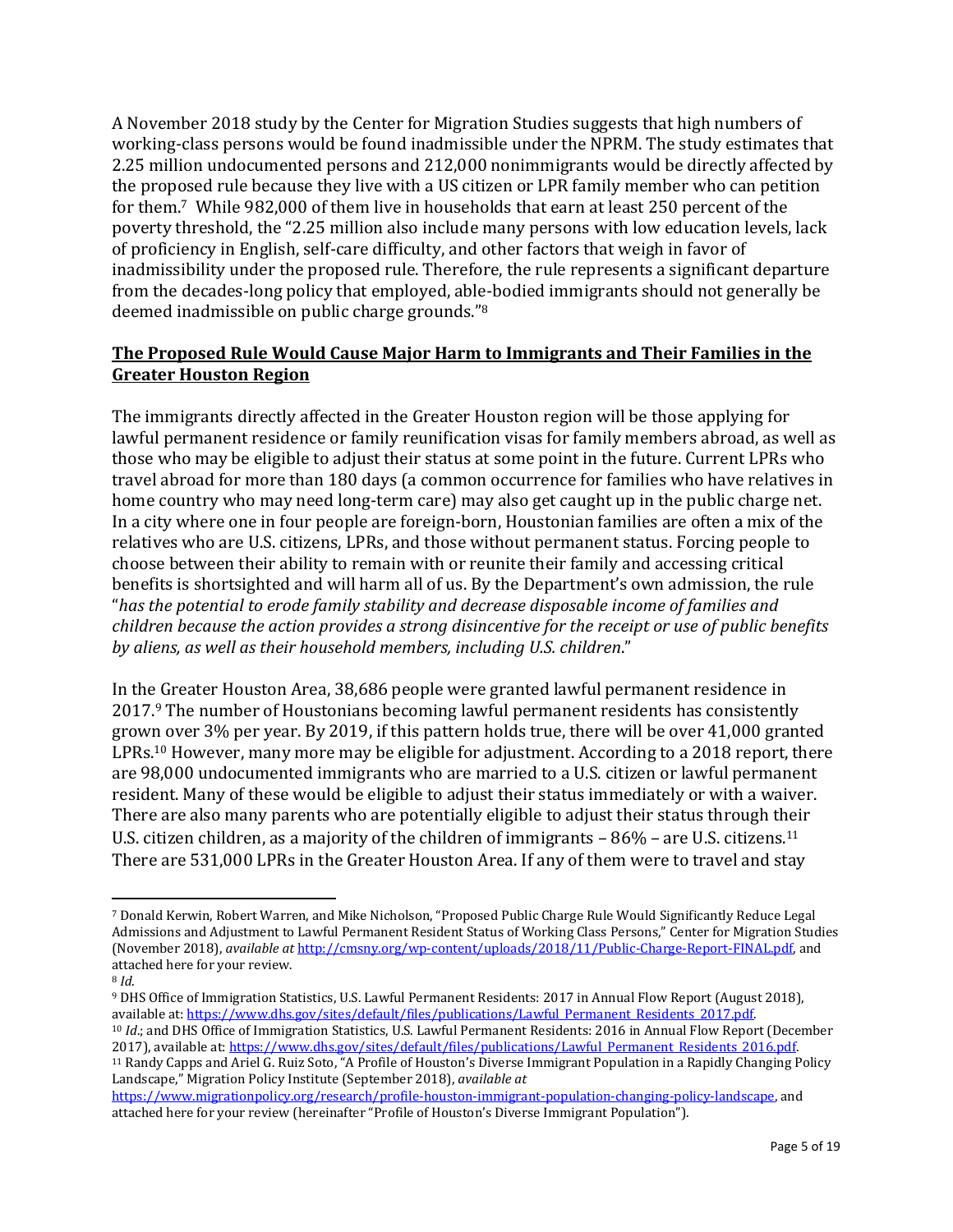abroad for over six months, they could be subject to inadmissibility upon their return and barred from re-entering the country if they fail the expanded public charge test.<sup>12</sup> The foreignborn are 25% of the great Houston region's population, and are a key factor in our region's population and economic growth.<sup>13</sup>

For these affected Houstonians and their families, Medicaid and SNAP are lifelines that keep them living above the poverty threshold. Research demonstrates that safety net programs such SNAP and Medicaid have short and long-term health benefits and are crucial levers to reducing the intergenerational transmission of poverty.<sup>14</sup> Children of immigrants who participate in SNAP are more likely to be in good or excellent health, be food secure, and reside in stable housing.<sup>15</sup> An additional year of SNAP eligibility for young children with immigrant parents is associated with significant health benefits in later childhood and adolescence.<sup>16</sup> The benefits of Medicaid insurance coverage are key to a family's financial stability and provide safe environments for their children; it enables low-wage workers to: find and retain employment,<sup>17</sup> decrease reliance on cash assistance,<sup>18</sup> save more and contribute more to the local economy,<sup>19</sup> address previously unmet medical needs,<sup>20</sup> timely pay bills,<sup>21</sup> purchase better quality food and housing, $22$  access credit and reduce debt, $23$  and achieve financial stability. $24$  Medicaid coverage improves access to care, which in turn provides short- and long-term health benefits to enrollees, including fewer hospitalizations, better oral health, and lower rates of high blood pressure, diabetes, heart disease, and obesity, in addition to decreased mortality.<sup>25</sup> Moreover, when children are eligible for and receive Medicaid, they are more likely to do better in school.<sup>26</sup>

 $\overline{a}$ 

<sup>17</sup> Larisa Antonisse and Rachel Garfield, The Relationship Between Work and Health: Findings from a Literature Review, [www.kff.org/medicaid/issue-brief/the-relationship-between-work-and-health-findings-from-a-literature-review/.](http://www.kff.org/medicaid/issue-brief/the-relationship-between-work-and-health-findings-from-a-literature-review/) <sup>18</sup> Aparna Soni et. al., Medicaid Expansion and State Trends In Supplemental Security Income Program Participation, [https://www.healthaffairs.org/doi/full/10.1377/hlthaff.2016.1632;](https://www.healthaffairs.org/doi/full/10.1377/hlthaff.2016.1632) Marguerite Burns & Laura Dague, IRP Discussion Paper: The Effect of Expanding Medicaid Eligibility on Supplemental Security Income Program Participation, [https://www.irp.wisc.edu/publications/dps/pdfs/dp143016.pdf.](https://www.irp.wisc.edu/publications/dps/pdfs/dp143016.pdf)

 $12$  INA § 101(a)(13)(C)(ii).

<sup>13</sup> Rhor, Monica, "Immigrants from around the world are transforming Houston," Houston Chronicle (March 2015), [www.houstonchronicle.com/local/themillion/article/How-diversity-culture-demographics-of-Houston-6117301.php;](http://www.houstonchronicle.com/local/themillion/article/How-diversity-culture-demographics-of-Houston-6117301.php)  New American Economy, "Houston Metro Area," [https://www.newamericaneconomy.org/city/houston.](https://www.newamericaneconomy.org/city/houston)

<sup>14</sup> Page, Marianne, "Safety Net Programs Have Long-Term Benefits for Children in Poor Households", Policy Brief, University of California Davis, 2017, *available at* [https://poverty.ucdavis.edu/policy-brief/safety-net-programs-have](https://poverty.ucdavis.edu/policy-brief/safety-net-programs-have-long-term-benefits-children-poor-households)[long-term-benefits-children-poor-households.](https://poverty.ucdavis.edu/policy-brief/safety-net-programs-have-long-term-benefits-children-poor-households)

<sup>15</sup> Children's Health Watch, Report Card on Food Security and Immigration: Helping Our Youngest First-Generation Americans To Thrive (2018), *available at* <https://childrenshealthwatch.org/publication-snapfirstgeneration/> <sup>16</sup> Chloe N. East, "The Effect of Food Stamps on Children's Health: Evidence from Immigrants' Changing Eligibility," Working Paper (2017), http://www.chloeneast.com/uploads/8/9/9/7/8997263/east fskids\_r\_r.pdf.

<sup>&</sup>lt;sup>19</sup> Karina Wagerman et. al., Medicaid Is A Smart Investment in Children, [https://ccf.georgetown.edu/wp](https://ccf.georgetown.edu/wp-content/uploads/2017/03/MedicaidSmartInvestment.pdf)[content/uploads/2017/03/MedicaidSmartInvestment.pdf.](https://ccf.georgetown.edu/wp-content/uploads/2017/03/MedicaidSmartInvestment.pdf)

<sup>20</sup> Robin Rudowitz and Larisa Antonisse, Implications of the ACA Medicaid Expansion: A Look at the Data and Evidence, [http://nasuad.org/sites/nasuad/files/KFF\\_Implications-of-the-ACA-Medicaid-Expansion\\_May-2018.pdf;](http://nasuad.org/sites/nasuad/files/KFF_Implications-of-the-ACA-Medicaid-Expansion_May-2018.pdf) Loujia Hu et. al., The effect of the affordable care act Medicaid expansions on financial wellbeing,

[https://www.sciencedirect.com/science/article/abs/pii/S0047272718300707;](https://www.sciencedirect.com/science/article/abs/pii/S0047272718300707) Benjamin D. Sommers et. al., Health Insurance Coverage and Health — What the Recent Evidence Tells Us[, www.nejm.org/doi/10.1056/NEJMsb1706645.](http://www.nejm.org/doi/10.1056/NEJMsb1706645) <sup>21</sup> *Id*.

<sup>22</sup> Medicaid Is A Smart Investment in Children.

<sup>&</sup>lt;sup>23</sup> Implications of the ACA Medicaid Expansion; see als[o journals.sagepub.com/doi/full/10.1177/1077558717725164;](http://journals.sagepub.com/doi/full/10.1177/1077558717725164) <sup>24</sup> [http://www.nber.org/papers/w25053.](http://www.nber.org/papers/w25053)

<sup>25</sup> Medicaid Is A Smart Investment in Children.

<sup>&</sup>lt;sup>26</sup> Sarah Cohoes et. al, The Effect of Child Health Insurance Access on Schooling, http://www.nber.org/papers/w20178.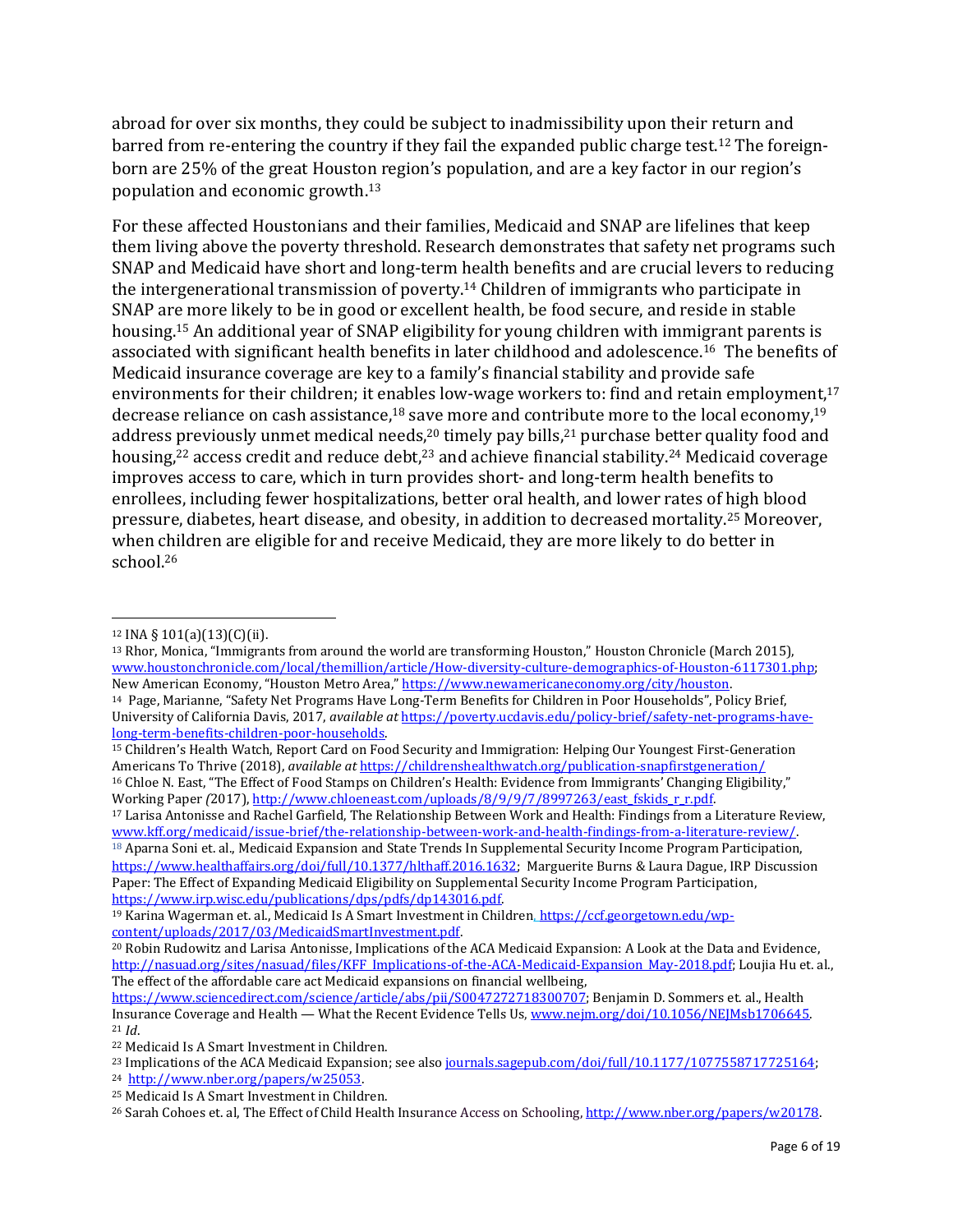Children's well-being is inseparable from their parents' and families' well-being, so help received by parents is central to children's health and well-being in the short- and long-term. Children thrive when their parents can access needed health or mental health care, when their families have enough to eat, and a roof over their heads. Conversely, parents' stress and health challenges impede effective caregiving and can undermine children's development. Research has consistently shown that a child's mental health and well-being is tied to that of their parent or caregiver.<sup>27</sup> Studies have also shown that when young children endure prolonged periods of stress their bodies are flooded with hormones that can alter brain architecture and disrupt other aspects of healthy development.<sup>28</sup>

Targeting low-income families will only exacerbate hunger and food insecurity, unmet health care needs, poverty, homelessness, and other serious problems. If it moves forward, the rule will have ripple-effects on the health, development, and economic outcomes of generations of Houstonians to come.

## **The NPRM Would Hurt Victims of Hurricane Harvey and Make it More Difficult for Victims of Natural Disasters to Get Aid**

While emergency disaster relief is exempted by the U.S. Citizenship and Immigration Services (USCIS) from public charge consideration, the public benefits that *are* subject to the NPRM are critical for families in the aftermath, both short- and long- term, of a natural disaster. Houston was hit by a five-hundred-year storm in 2017, and the damage of Hurricane Harvey is still being felt over a year later.

The Houston Immigration Legal Services Collaborative was active in providing information and assistance to immigrant communities during and after the storm.<sup>29</sup> We answered questions on Spanish-language media, hosted a Frequently Asked Questions website that was widely referred to by our member and stakeholder agencies (including the City of Houston), and we utilized our established immigrant rights hotline as a resource to provide information about Harvey relief and recovery efforts in multiple languages. HILSC also provided grants to partners to provide direct cash assistance to families still recovering from Harvey. In all of our outreach efforts, we were often asked about how immigration status affected an individual's access to resources – and how accessing those benefits could harm their immigration case. Hurricane Harvey hit the region in August 2017, several months after an earlier version of the NPRM was leaked in early 2017. That memo was widely discussed in English and Spanishlanguage media and individuals were concerned that they might not be able to apply for assistance because of that leaked memo, which included language stating that benefit use by

<sup>28</sup> Excessive Stress Disrupts the Architecture of the Developing Brain, Center on the Developing Child at Harvard University (January 2014), available a*t* [https://developingchild.harvard.edu/wp-](https://developingchild.harvard.edu/wp-content/uploads/2005/05/Stress_Disrupts_Architecture_Developing_Brain-1.pdf)

 $\overline{\phantom{a}}$ 

[content/uploads/2005/05/Stress\\_Disrupts\\_Architecture\\_Developing\\_Brain-1.pdf.](https://developingchild.harvard.edu/wp-content/uploads/2005/05/Stress_Disrupts_Architecture_Developing_Brain-1.pdf) <sup>29</sup> For more information about HILSC's work during and after Hurricane Harvey, please visit: Houston Immigration Legal Services Collaborative Website, Harvey Resource page: [www.houstonimmigration.org/harvey/;](http://www.houstonimmigration.org/harvey/) and \$4M Fellowship Program Provides Post-Harvey Legal Aid, Houston Public Media (Nov. 20, 2018), *available at* [https://www.houstonpublicmedia.org/articles/news/hurricane](https://www.houstonpublicmedia.org/articles/news/hurricane-harvey/2018/11/20/312582/4m-fellowship-program-provides-post-harvey-legal-aid/)[harvey/2018/11/20/312582/4m-fellowship-program-provides-post-harvey-legal-aid/;](https://www.houstonpublicmedia.org/articles/news/hurricane-harvey/2018/11/20/312582/4m-fellowship-program-provides-post-harvey-legal-aid/) and For Houston's Undocumented Immigrants, There's No Promise Of Disaster Relief, KERA News (Sept. 4, 2017), *available at* [http://www.keranews.org/post/houstons-undocumented-immigrants-theres-no-promise-disaster-relief.](http://www.keranews.org/post/houstons-undocumented-immigrants-theres-no-promise-disaster-relief)

<sup>27</sup> Maternal Depression Can Undermine the Development of Young Children, Center on the Developing Child at Harvard University (2009), at[: https://developingchild.harvard.edu/resources/maternal-depression-can-undermine-the](https://developingchild.harvard.edu/resources/maternal-depression-can-undermine-the-development-of-young-children)[development-of-young-children.](https://developingchild.harvard.edu/resources/maternal-depression-can-undermine-the-development-of-young-children)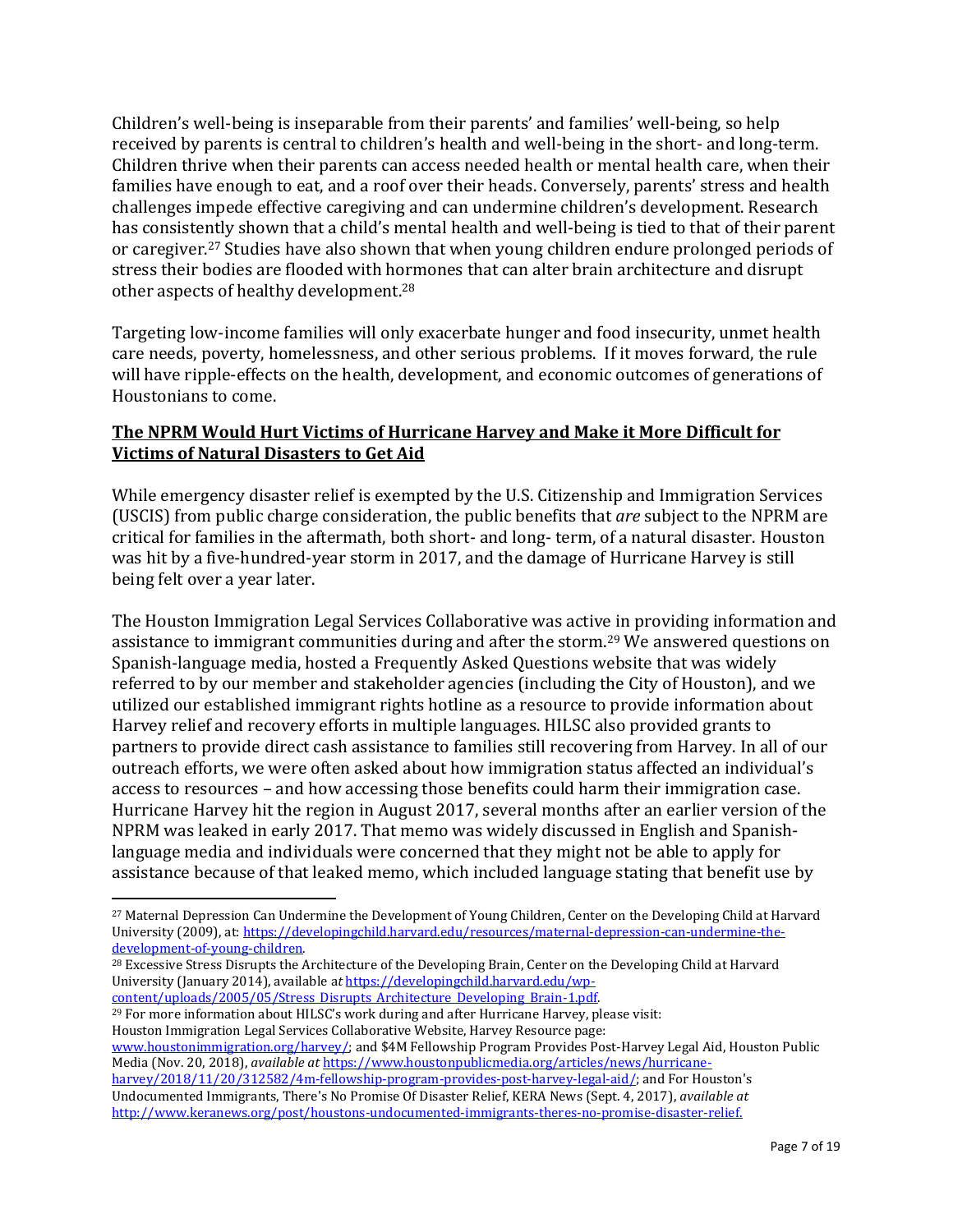U.S. citizen children would be used against a parent's ability to naturalize. While HILSC did our best to assure them that they could, in fact, apply for disaster relief, a large number of eligible immigrants did not seek the assistance that they were entitled to.<sup>30</sup> The long-lasting effects of Harvey mean that families continue to need assistance. With the chilling effect of this NPRM, we fear that particularly vulnerable victims of natural disasters will not seek Medicaid, SNAP, housing vouchers, and other benefits that they and U.S. citizens in their mixed-status households may be eligible for.

A study by the Kaiser Family Foundation and the Episcopal Health Foundation of the experiences of immigrants under Harvey shows that immigrants were disproportionately impacted and less likely to seek assistance than their native-born counterparts. <sup>31</sup> Immigrants were greatly impacted by physical damage and the fallout of Hurricane Harvey. About threequarters (74 percent) of Houston area immigrants were affected by some type of property damage to their home or vehicle and/or some form of job or income loss, compared to 63 percent of native-born residents.<sup>32</sup> Sixty-four percent reported employment and income losses while more than half of immigrant households in Houston contained workers whose overtime or regular hours were cut back at work – twice as many as the native-born population.<sup>33</sup>

The immigrants who were surveyed reported tenuous financial and social circumstances. Seventy percent said they have little or no nearby support network, and more than half reported incomes below 200% of the federal poverty level. <sup>34</sup> The impact of Hurricane Harvey made their already precarious financial situation even more dire. Foreign-born residents were disproportionately more likely to report financial difficulties in the months and years following Harvey; compared to residents born in the United States, "immigrants affected by Harvey were significantly more likely to say that they or any other adult in their household had fallen behind in paying their rent or mortgage since the storm (39 percent versus 24 percent)." <sup>35</sup> And 22 percent of immigrant households had a family member who had to borrow money from a payday lender to make ends meet. <sup>36</sup> Only twelve percent of immigrants directly affected by Hurricane Harvey said that if they lost their job or source of income, they would be able to live comfortably for at least 6 months.<sup>37</sup> In addition to facing financial difficulties, immigrants are more likely to have difficulty accessing health care following a natural disaster. After Hurricane Harvey, for instance, about a quarter of storm-affected immigrants reported needing more help with getting the medical care they and their family needed, as compared to thirteen percent of native-born residents.<sup>38</sup>

 $\overline{\phantom{a}}$ <sup>30</sup> Bryan Wu, Liz Hamel, Mollyann Brodie, Shao-Chee Sim, and Elena Marks, "Hurricane Harvey: The Experiences of Immigrants Living in the Texas Gulf Coast," (March 2018), Kaiser Family Foundation and the Episcopal Health Foundation, available at[: https://www.episcopalhealth.org/files/9515/2148/3999/Hurricane\\_Harvey\\_-](https://www.episcopalhealth.org/files/9515/2148/3999/Hurricane_Harvey_-_The_Experiences_of_Immigrants_Living_in_the_Texas_Gulf_Coast.pdf) The Experiences of Immigrants Living in the Texas Gulf Coast.pdf and attached hereto for your review.

- <sup>32</sup> *Id*. <sup>33</sup> *Id*.
- <sup>34</sup> *Id*.
- <sup>35</sup> *Id*.
- <sup>36</sup> *Id*.
- <sup>37</sup> *Id*.
- <sup>38</sup> *Id*.

 $\frac{1}{31}$  *Id.*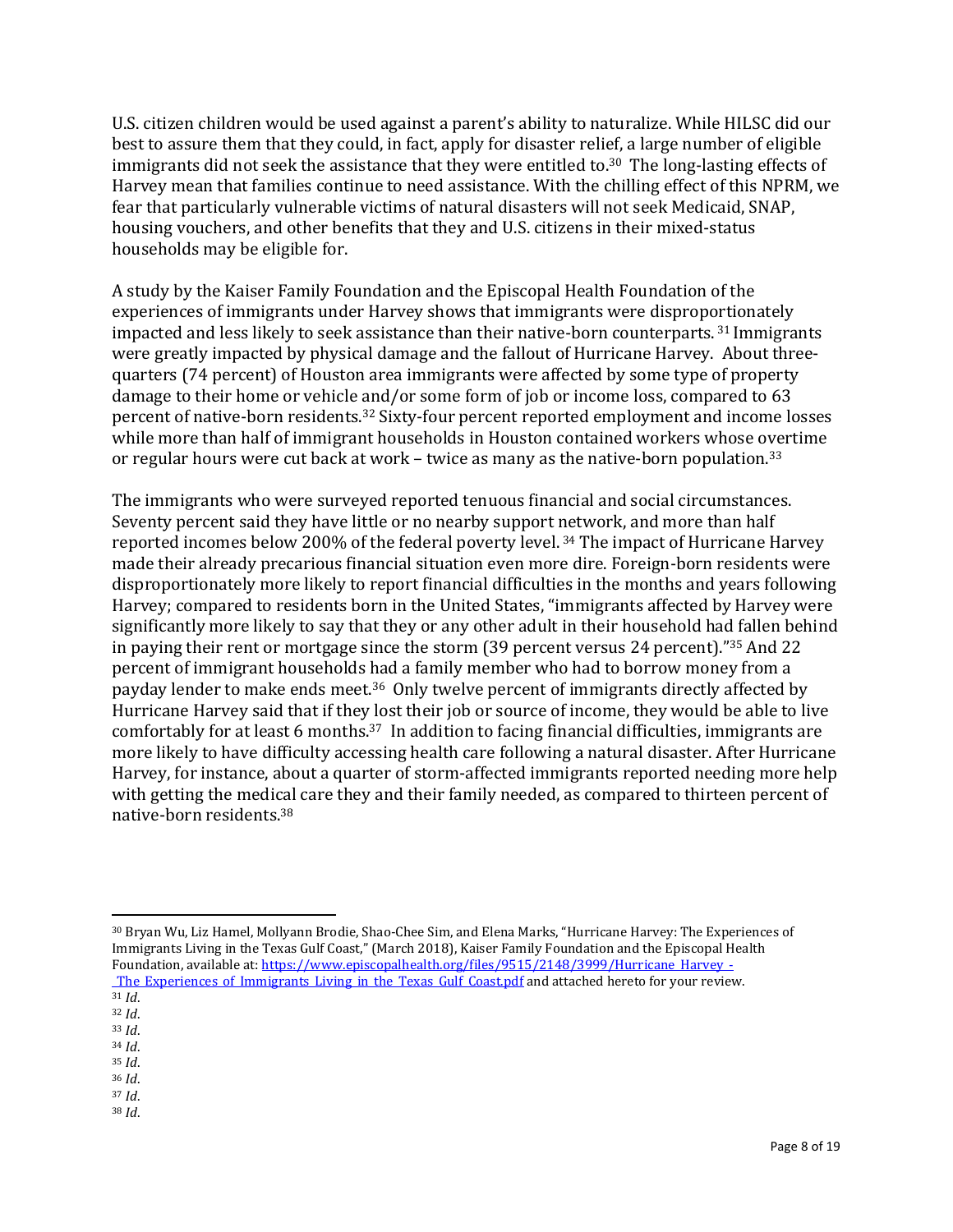There is also a particular danger to already-vulnerable immigrant women after a storm, as it is well documented that gender-based violence increases after disasters like hurricanes. For instance, after Hurricane Katrina, there a 45 percent increase in gender-based violence.<sup>39</sup> After Harvey, many domestic violence shelters in Houston were either full or flooded. Finding lowcost housing after Harvey was incredibly challenging. For victims of domestic violence, access to public benefits is particularly important – without access to such benefits, victims may go back to abusive partners and unsafe homes rather than be left homeless.<sup>40</sup>

Despite the disproportionate number of immigrants affected by Harvey, immigrants were less likely to report applying for government assistance after the storm. This may be because immigrants feared that seeking assistance would harm their immigration cases or that of their families. Nearly half of immigrants whose homes were damaged said they were worried that if they tried to get help in recovering from Hurricane Harvey, they would draw attention to their or a family member's immigration status. <sup>41</sup> As a result, only four in ten immigrants whose homes were damaged said they applied for disaster assistance following the hurricane, compared to two-thirds of native-born residents who said they applied.<sup>42</sup> The NPRM has already contributed to the difficult landscape for immigrants seeking to stabilize their lives after Harvey. It has been our personal experience that the fact disaster relief is exempt from the public charge determination, families make conservative decisions about accessing help because of uncertainty about how rules like these might change in the future. These decisions are rational, given the environment of heightened immigration enforcement, anti-immigrant rhetoric, and rapidly changing policy environment that is pushing immigrants out of the country.

#### **The Widespread Chilling Effect Harms Houston Families**

As an organization dedicated to improving access to legal information, we will seek to educate diverse communities about the proposed public charge rule and its impact. Notwithstanding these efforts, uncertainty and confusion about what the proposed rule means and how it will be implemented will prevent many qualified individuals from filing immigration applications out of fear of a denial based on public charge grounds. We are concerned that individuals not directly covered under the rule will drop out of public benefits programs or decide not to apply for benefits for which they would otherwise qualify. Immigrants may make these tough decisions because they are hopeful they would one-day become eligible for permanent residence, because they are misinformed, and for other reasons, as detailed below.

The widespread "chilling effect" that causes families to withdraw from benefits is already evident. It has been well-documented that widespread misinformation and confusion created by drafts of the rule leaked to the press have resulted in a marked decline in the use of a wide variety of life-sustaining benefits by immigrant families,<sup>43</sup> as well as instability and anxiety

<sup>40</sup> *Id*.

<sup>39</sup> Justine Calma, Here's how anti-immigrant policies hurt hurricane recovery" Grist (Oct. 31, 2018), *available at* [https://grist.org/article/heres-how-anti-immigrant-policies-hurt-hurricane-recovery/,](https://grist.org/article/heres-how-anti-immigrant-policies-hurt-hurricane-recovery/) and attached hereto for your review.

<sup>41</sup> Hurricane Harvey: The Experiences of Immigrants Living in the Texas Gulf Coast (attached).

<sup>42</sup> *Id*.

<sup>43</sup> *See* Chilling Effects: The Expected Public Charge Rule and Its Impact on Legal Immigrant Families' Public Benefits Use," (June 2018), *available at* [https://www.immigrationresearch-](https://www.immigrationresearch-info.org/system/files/Chilling_Effects_Public_Charge_Rule.pdf)

[info.org/system/files/Chilling\\_Effects\\_Public\\_Charge\\_Rule.pdf,](https://www.immigrationresearch-info.org/system/files/Chilling_Effects_Public_Charge_Rule.pdf) and attached here for your review.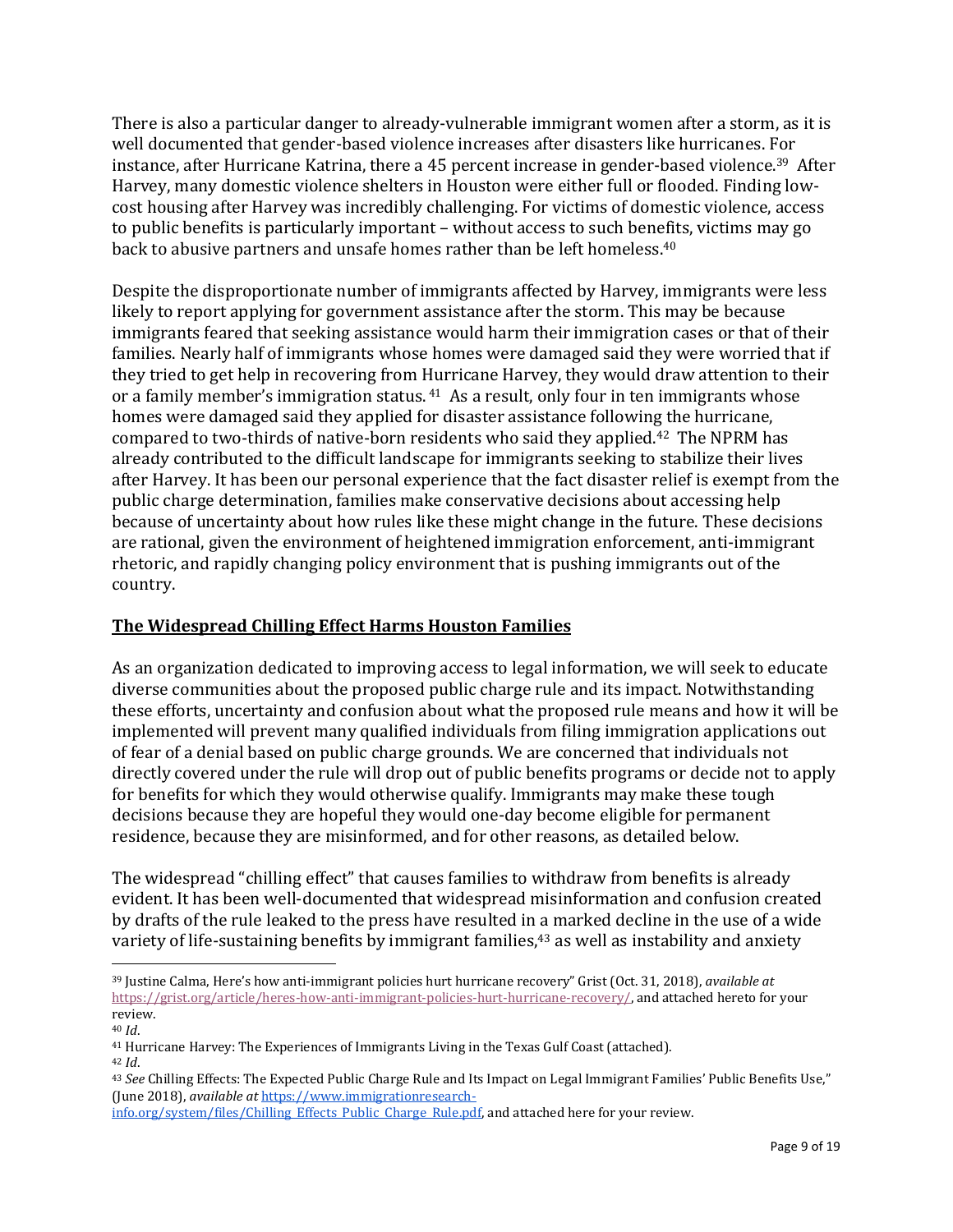among individuals with lawful status – including those in exempt categories such as refugees.<sup>44</sup> Community providers in Houston have already reported changes in health care use, including decreased participation in Medicaid and other programs due to community fears stemming from the NPRM. <sup>45</sup> This fear has already been driving immigrant families – who are eligible to receive benefits for themselves or their children – to forgo vital health and nutrition assistance, jeopardizing the health of families and communities alike.

As mentioned above, HILSC runs an immigrant rights hotline that answers questions from the community about policy changes, informs immigrants about their rights, makes referrals to our nonprofit legal services members, and is a source of up-to-date information during emergencies – like Hurricane Harvey. Through this hotline, and in reports from our broad membership, we are seeing that refugees and asylees are asking questions about this rule and are indicating their intent to withdraw from public benefits. Asylum seekers and refugees are particularly vulnerable populations because of past trauma. Many of them may choose to take conservative courses of action, such as complying with a rule that does not directly affect them because they are fearful that a legal misstep in a new country will lead to their being sent back to a place where they fear for their safety.

The chilling effect may also reach immigrants already granted lawful permanent residence yet fear that their use of public benefits could be a negative factor in their application for citizenship. There are currently an estimated 299,000 LPRs eligible to naturalize in Houston.<sup>46</sup> This may include elderly individuals, who are at particular risk, as older adults have greater health care needs, and nutrition and safe housing are important in supporting a senior's ability to stay healthy and age in place.

The Houston Immigration Legal Services Collaborative believes it is highly likely that the families who are most likely to drop out of programs that they are currently benefiting from are those who have at least one non-citizen family member. There are 569,000 children under the age of 18 in the Houston area who have at least one non-citizen parent.This comprises one third of Houston's population of children under 18.<sup>47</sup> A majority of children of immigrants -86% – are U.S. citizens, and thus could be eligible for benefits if their household earns below the poverty level.<sup>48</sup> These statistics show the widespread fallout potential from this NPRM.

In Houston, medical providers have already seen a drop in the number of people accessing services, which they attribute to the chilling effect of the leaked public charge regulations, misinformation and fear surrounding these regulations, and the impact of the NPRM itself. The Harris Health System, which serves low-income and uninsured clients in Houston, saw a 10 percent drop in outpatient visits from March 2017 to February 2018 among immigrants,

<sup>44</sup> *See* The Henry J Kaiser Family Foundation, "Living in an Immigrant Family in America: How Fear and Toxic Stress are Affecting Daily Life, Well-Being, & Health," (December 2017), *available at* [https://www.kff.org/report-section/living-in](https://www.kff.org/report-section/living-in-an-immigrant-family-in-america-issue-brief/)[an-immigrant-family-in-america-issue-brief/](https://www.kff.org/report-section/living-in-an-immigrant-family-in-america-issue-brief/) 

<sup>45</sup> Gamboa, Suzanne, "Immigrants drop subsidized food, health programs — fearing aid will be used against them," September 8, 2018, *available at* https://www.nbcnews.com/news/latino/immigrants-drop-subsidized-food-healthprograms-fearing-aid-will-be-n906246

<sup>46</sup> Profile of Houston's Diverse Immigrant Population (attached).

<sup>47</sup> *Id*.

<sup>48</sup> *Id*.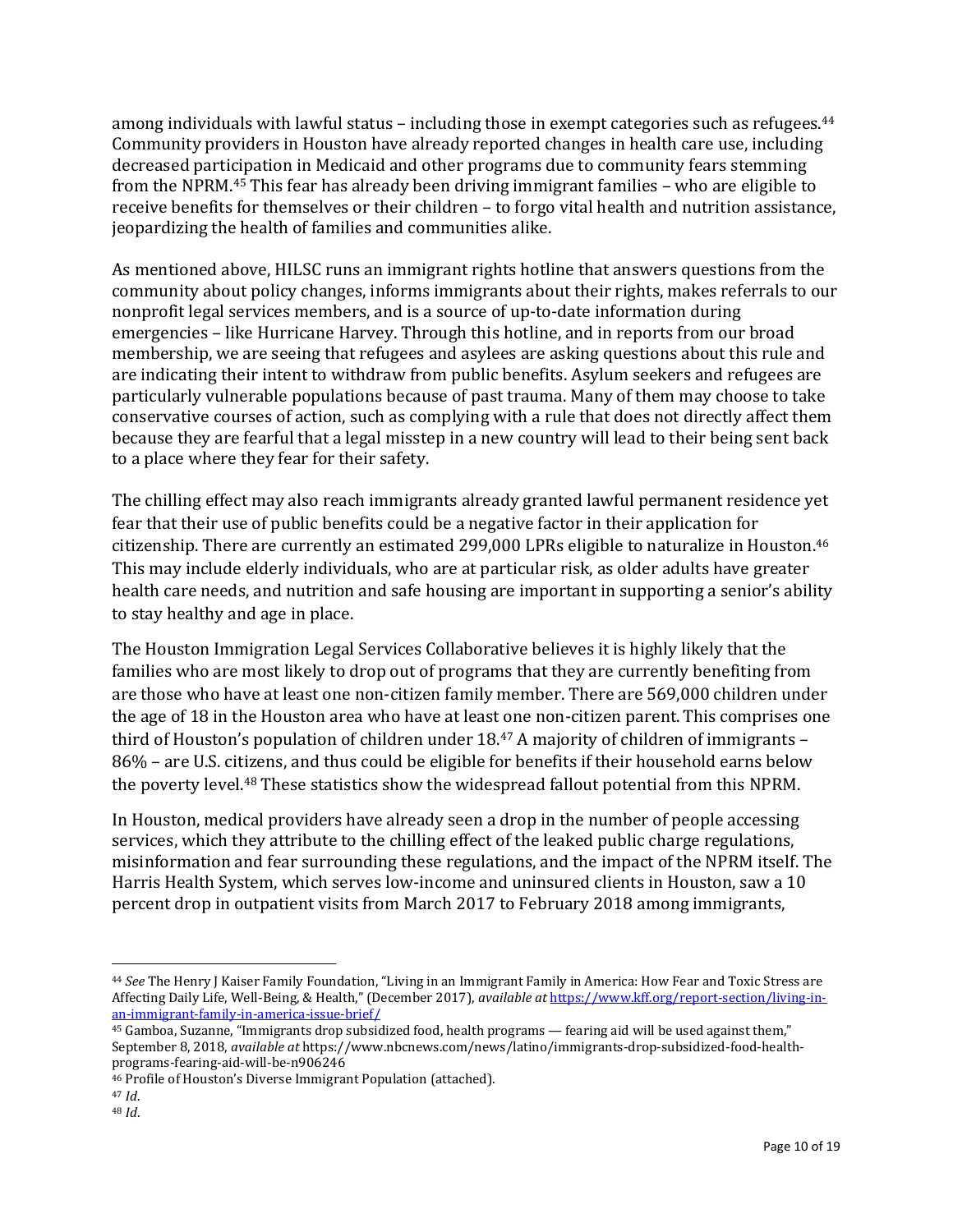compared to a 7 percent average for all patients.<sup>49</sup> For undocumented immigrants, this resulted in 49,763 fewer visits – a decrease from about  $526,000$  to  $476,000$  visits.<sup>50</sup> Legacy Community Health believes that the proposed rule will impact Houstonians, as it will put a financial burden on the taxpayers of Harris County, as "people will end up in the emergency room because they will forgo their care and will end up in an emergency situation, which will cost all of us more."<sup>51</sup> Community Health Choice, a managed-care plan serving Medicaid, CHIP and ACA exchange enrollees in the Houston area, has seen seven consecutive months of decreased Medicaid enrollment, as well as a 20% decrease in CHIP perinatal program enrollment. The company attributes this to parents being afraid to enroll or re-enroll themselves and their children because of worries about the changes to the public charge rule in this NPRM and the broader immigration crackdown.<sup>52</sup>

Providers in Houston are also concerned about the impact of the NPRM on the fight against hunger and malnutrition in Houston. Houston already lags in SNAP enrollment, with only one in five of eligible people being enrolled in the program; this means that an estimated 193,551 Houstonians are eligible for but not receiving SNAP benefits.<sup>53</sup> The Houston Food Bank conducted an assessment to determine how best to expand SNAP enrollment, finding that a barrier to participation for many is "concern that participation might undermine immigration status for someone in the household."<sup>54</sup> The report cites the importance of partnerships, reaching out to vulnerable communities, and creating working groups that include immigrants as ways to increase SNAP participation in Houston. Yet the chilling effect of the NPRM means that the Houston Food Bank will surely not meet their goals. "These proposed changes have already begun to generate fear that may dissuade our region's diverse immigrant communities, whether they are impacted by the rule or not, from seeking food assistance of any kind," said Brian Greene, President and CEO of Houston Food Bank. "This is the opposite of why SNAP, our agency, and our network of 1,500 community partners exists."<sup>55</sup> Epiphany Community Health Outreach Services (ECHOS), a Houston nonprofit, said it has seen a 33 percent decrease in the number of families signing up for SNAP this year. <sup>56</sup> At the same time, the group's food pantry has seen the number of people it serves increase by 266 percent.<sup>57</sup> Since 2016, WIC caseloads

51 Houston Matters, "Local Health Provider Speaks Against Rule to Limit Immigration Based on Public Benefits," Houston Public Media (Oct. 16, 2018), *available at* [https://www.houstonpublicmedia.org/articles/shows/houston](https://www.houstonpublicmedia.org/articles/shows/houston-matters/2018/10/16/308255/local-health-provider-speaks-against-rule-to-limit-immigration-based-on-public-benefits/)[matters/2018/10/16/308255/local-health-provider-speaks-against-rule-to-limit-immigration-based-on-public](https://www.houstonpublicmedia.org/articles/shows/houston-matters/2018/10/16/308255/local-health-provider-speaks-against-rule-to-limit-immigration-based-on-public-benefits/)[benefits/](https://www.houstonpublicmedia.org/articles/shows/houston-matters/2018/10/16/308255/local-health-provider-speaks-against-rule-to-limit-immigration-based-on-public-benefits/)

[content/uploads/2018/10/Advocacy\\_HoustonSNAPReport10182018.pdf](http://www.houstonfoodbank.org/wp-content/uploads/2018/10/Advocacy_HoustonSNAPReport10182018.pdf) <sup>54</sup> *Id*.

<sup>49</sup> Teo Armus, "A proposed federal policy won't target immigrants for using welfare. In Texas, they might drop out anyway," The Texas Tribune (September 28, 2018) *available at* [https://www.texastribune.org/2018/09/28/public](https://www.texastribune.org/2018/09/28/public-charge-immigration-chilling-effects-texas/)[charge-immigration-chilling-effects-texas/.](https://www.texastribune.org/2018/09/28/public-charge-immigration-chilling-effects-texas/) 

<sup>50</sup> Suzanne Gamboa, "Immigrants drop subsidized food, health programs — fearing aid will be used against them," NBC News (Sept. 8, 2018), *available at* [https://www.nbcnews.com/news/latino/immigrants-drop-subsidized-food-health](https://www.nbcnews.com/news/latino/immigrants-drop-subsidized-food-health-programs-fearing-aid-will-be-n906246)[programs-fearing-aid-will-be-n906246](https://www.nbcnews.com/news/latino/immigrants-drop-subsidized-food-health-programs-fearing-aid-will-be-n906246)

<sup>52</sup> Harris Meyer, "Trump's immigrant healthcare rule could hurt low-income populations," Modern Health (August 14, 2018), *available at* <https://www.modernhealthcare.com/article/20180814/NEWS/180819962>

<sup>53</sup> Houston Food Bank, Closing the SNAP Gap: Recommendations to Prevent Hunger and Strengthen SNAP in Houston (October 2018), *available at* [http://www.houstonfoodbank.org/wp-](http://www.houstonfoodbank.org/wp-content/uploads/2018/10/Advocacy_HoustonSNAPReport10182018.pdf)

<sup>55</sup> Houston Food Bank Opposes Proposed Public Charge Rule, *available at* [https://www.houstonfoodbank.org/news](https://www.houstonfoodbank.org/news-houston-food-bank-opposes-proposed-public-charge-rule/)[houston-food-bank-opposes-proposed-public-charge-rule/](https://www.houstonfoodbank.org/news-houston-food-bank-opposes-proposed-public-charge-rule/)

<sup>56</sup>"A proposed federal policy won't target immigrants for using welfare. In Texas, they might drop out anyway." <sup>57</sup> Teresa Wiltz, "Why Crackdown Fears May Keep Legal Immigrants From Food Stamps," PEW (July 24, 2018), *available at* [https://www.pewtrusts.org/en/research-and-analysis/blogs/stateline/2018/07/24/why-crackdown-fears-may-keep](https://www.pewtrusts.org/en/research-and-analysis/blogs/stateline/2018/07/24/why-crackdown-fears-may-keep-legal-immigrants-from-food-stamps)[legal-immigrants-from-food-stamps](https://www.pewtrusts.org/en/research-and-analysis/blogs/stateline/2018/07/24/why-crackdown-fears-may-keep-legal-immigrants-from-food-stamps)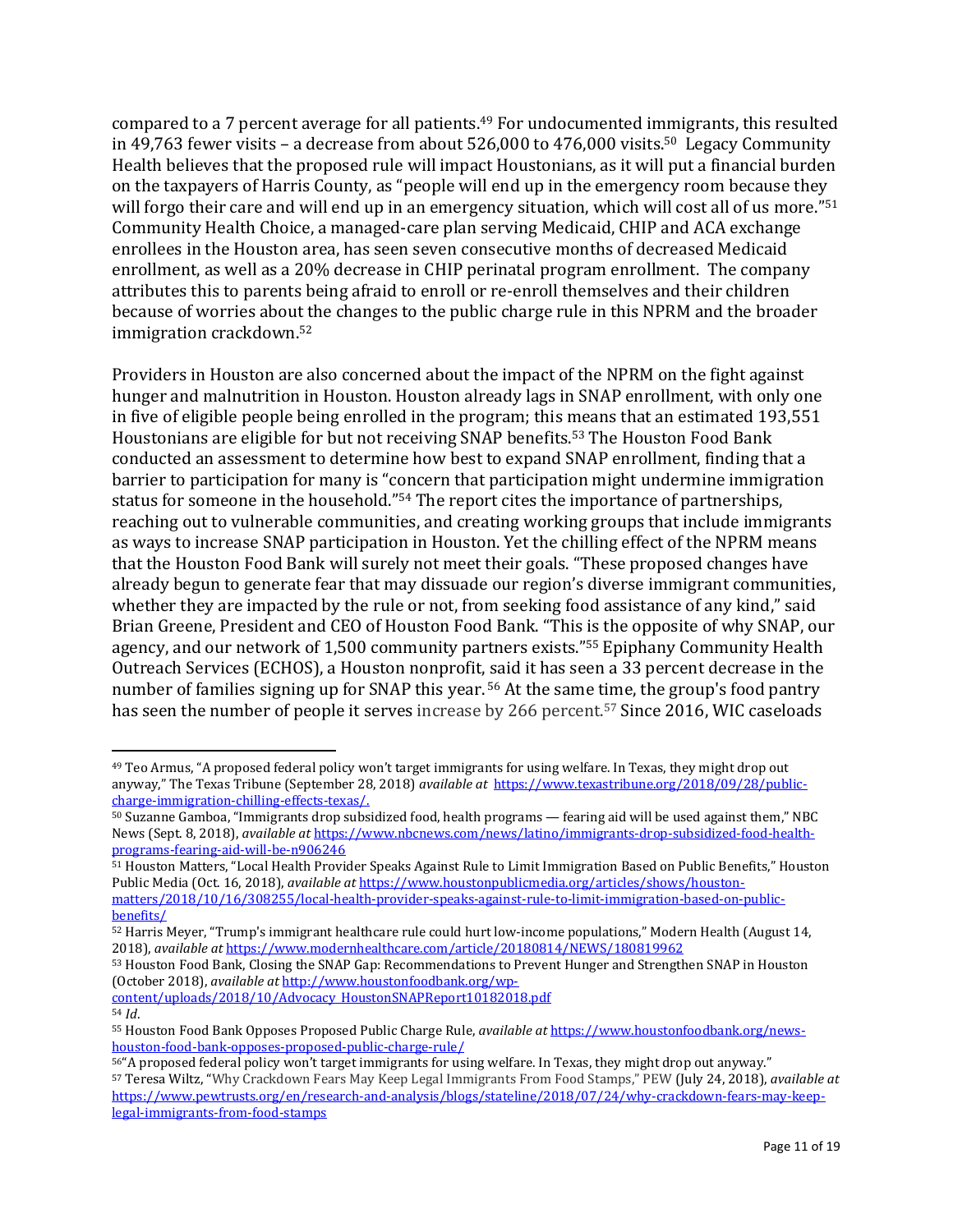have dropped 20 percent in Houston – this is attributable to fear among the immigrant community that using federal assistance could affect their immigration status or lead to deportation.<sup>58</sup> The NPRM is an additional barrier to families who already feel threatened by the anti-immigrant climate.

School officials fear that the increased climate of fear will lead to lower school enrollment. The Houston Independent School District (HISD), the largest in Texas, serves more than 216,000 students across 287 schools. More than 12,000 students are immigrants, and nearly one-third, or 69,000 students, are English Language Learners. They speak 87 home languages overall, with the large majority (92 percent) speaking Spanish.<sup>59</sup> In Houston, only 38.5% of children of immigrants with household incomes under 200% of the federal poverty guidelines are enrolled in school.<sup>60</sup> In September 2018, school officials reported an apparent dip in student enrollments across the greater Houston area, particularly among Hispanic students. This is attributed to a combination of students still displaced by Hurricane Harvey and fears over immigration actions, including the proposed public charge regulations. Some principals of predominantly Hispanic schools in southwest Houston reported a three to five percent dip in enrollment.<sup>61</sup>

Attorneys representing indigent immigrants rely on social service agencies to ensure that clients are able to access the services and support they need to keep themselves and their families healthy and secure. This, in turn, allows them to engage in a meaningful attorney-client relationship and comply with their legal obligations because they are not worried about the day-to-day basic needs of food, shelter, and medical care. The chilling effect that will inevitably accompany this rule and has in fact already begun playing out will fundamentally undermine the security and stability of the individuals and families we work with as clients, and in turn weaken their ability to meaningfully interface with legal counsel.

# **The proposed rule will have economic and public health effects on the non-immigrant population**

This fallout is not unexpected, nor is it unprecedented. Historical evidence from the 1996 PRWORA policy changes demonstrates that public information alone cannot prevent these damaging consequences, because of the complexity of immigration policies (greatly increased by this proposed rule), among other reasons. Even among groups of immigrants who were explicitly excluded from the 1996 eligibility changes, and U.S citizen children in mixed status families, participation dropped dramatically.<sup>62</sup> History is again repeating itself.

<sup>58</sup> Elizabeth Trovall, "WIC Caseloads Down 20 Percent Houston Health Officials Say, Citing Immigration Fears," Houston Public Media (Sept. 7, 2018), *available at*

[https://www.houstonpublicmedia.org/articles/news/politics/immigration/2018/09/07/303030/wic-caseloads-down-](https://www.houstonpublicmedia.org/articles/news/politics/immigration/2018/09/07/303030/wic-caseloads-down-20-health-officials-say-citing-immigration-fears/)[20-health-officials-say-citing-immigration-fears/](https://www.houstonpublicmedia.org/articles/news/politics/immigration/2018/09/07/303030/wic-caseloads-down-20-health-officials-say-citing-immigration-fears/)

<sup>59</sup> Erica Greenberg, Molly Michie, and Gina Adams, Expanding Preschool Access for Children of Immigrants, Urban Institute (February 2018), *available at*

[https://www.urban.org/sites/default/files/publication/96546/expanding\\_preschool\\_access\\_for\\_children\\_of\\_immigrants](https://www.urban.org/sites/default/files/publication/96546/expanding_preschool_access_for_children_of_immigrants_0.pdf) [\\_0.pdf](https://www.urban.org/sites/default/files/publication/96546/expanding_preschool_access_for_children_of_immigrants_0.pdf)

<sup>60</sup> *Id*.

<sup>61</sup> Shelby Webb, "Houston officials fear a potential decline in Hispanic students," Houston Chronicle (Sept. 7, 2018), *available at* [https://www.chron.com/news/houston-texas/houston/article/Houston-officials-fear-a-potential-decline-in-](https://www.chron.com/news/houston-texas/houston/article/Houston-officials-fear-a-potential-decline-in-13211041.php)[13211041.php](https://www.chron.com/news/houston-texas/houston/article/Houston-officials-fear-a-potential-decline-in-13211041.php)

<sup>62</sup> Neeraj Kaushal and Robert Kaestner, "Welfare Reform and health insurance of Immigrants," Health Services Research, 40(3), (June 2005)[, https://www.ncbi.nlm.nih.gov/pmc/articles/PMC1361164/pdf/hesr\\_00381.pdf.](https://www.ncbi.nlm.nih.gov/pmc/articles/PMC1361164/pdf/hesr_00381.pdf)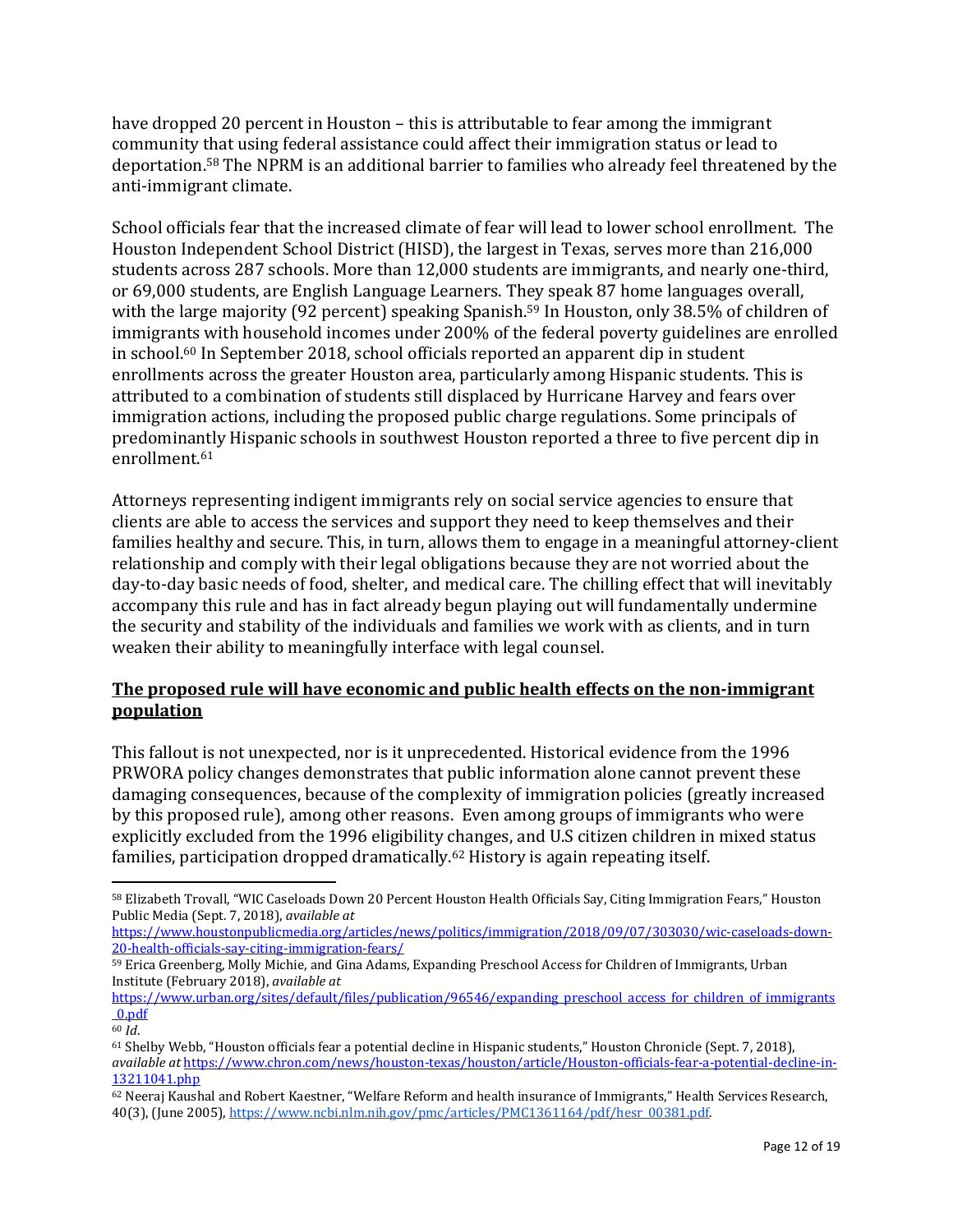In Houston, the effects of this NPRM will be broad and will impact people without any ties to immigration because of its economic impact. For instance, Legacy Community Health believes that this will put a financial burden on the taxpayers of Harris County, as "people will end up in the emergency room because they will forgo their care and will end up in an emergency situation, which will cost all of us more."<sup>63</sup> The City of Houston Health Department has also expressed concern that this may be costly to the city, both financially and in terms of severe health consequences for Houstonians, as high numbers of people are projected to drop out of Medicaid as a result of this regulation.<sup>64</sup> Specifically, the City is concerned that fewer children will be vaccinated, leading to more vaccine-preventable disease outbreaks, and a decrease in school enrollment as children do not meet immunization requirements.<sup>65</sup> In addition to children, those with chronic diseases could put further stresses on emergency care if their health conditions deteriorate from a lack of on-going care and they become critically ill.<sup>66</sup> During a recent roundtable discussion with representatives from Houston's healthcare industry, HILSC's Executive Director listened to most of the major hospitals report that immigrants were significantly delaying care out of fear about exposure to risk. The impact of this is an increase in tax-payer funded hospitalizations for conditions that could have been addressed or prevented through public health services and preventative education. 67

A decrease in people applying for public benefits has broader ripple effects. Houston currently has \$110 million of unclaimed SNAP benefits that could otherwise provide groceries for children, seniors and families who need help. This is equivalent to a loss of nearly \$197 million to grocery stores, Texas farmers and other local food retail suppliers, since every \$1 of additional SNAP benefits generates \$1.79 of economic impact.<sup>68</sup> As noted above, this number is likely to increase given the fear that mixed-status households have about applying for the benefits they are entitled to. The City of Houston Health Department is also concerned that the decreased enrollment in nutrition assistance programs like Women, Infant and Children (WIC) and the Supplemental Nutrition Assistance Program – already happening but projected to further decrease with the implementation of this regulation – could lead to more sick and malnourished children. <sup>69</sup>

# **The Proposed Rule Would Consume Significant U.S. Citizenship and Immigration Services (USCIS) Resources and Deepen Delays in Immigration Benefit Form Processing**

The proposed rule would impose an immense administrative burden on USCIS. Among other obligations, it would require the agency to conduct time-intensive public charge inadmissibility determinations, as well as process Forms I-944, *Declaration of Self-Sufficiency*, in connection

 $\overline{\phantom{a}}$ 

<sup>68</sup> Houston Food Bank, Closing the SNAP Gap: Recommendations to Prevent Hunger and Strengthen SNAP in Houston (October 2018), *available at* [http://www.houstonfoodbank.org/wp-](http://www.houstonfoodbank.org/wp-content/uploads/2018/10/Advocacy_HoustonSNAPReport10182018.pdf)

[content/uploads/2018/10/Advocacy\\_HoustonSNAPReport10182018.pdf](http://www.houstonfoodbank.org/wp-content/uploads/2018/10/Advocacy_HoustonSNAPReport10182018.pdf) <sup>69</sup> *Id*.

<sup>63</sup> Houston Matters, "Local Health Provider Speaks Against Rule to Limit Immigration Based on Public Benefits," Houston Public Media (Oct. 16, 2018), *available at* [https://www.houstonpublicmedia.org/articles/shows/houston](https://www.houstonpublicmedia.org/articles/shows/houston-matters/2018/10/16/308255/local-health-provider-speaks-against-rule-to-limit-immigration-based-on-public-benefits/)[matters/2018/10/16/308255/local-health-provider-speaks-against-rule-to-limit-immigration-based-on-public](https://www.houstonpublicmedia.org/articles/shows/houston-matters/2018/10/16/308255/local-health-provider-speaks-against-rule-to-limit-immigration-based-on-public-benefits/)[benefits/](https://www.houstonpublicmedia.org/articles/shows/houston-matters/2018/10/16/308255/local-health-provider-speaks-against-rule-to-limit-immigration-based-on-public-benefits/)

<sup>64</sup> *Id*.

<sup>65</sup> *Id*.

<sup>66</sup> *Id*.

<sup>67</sup> *Id*.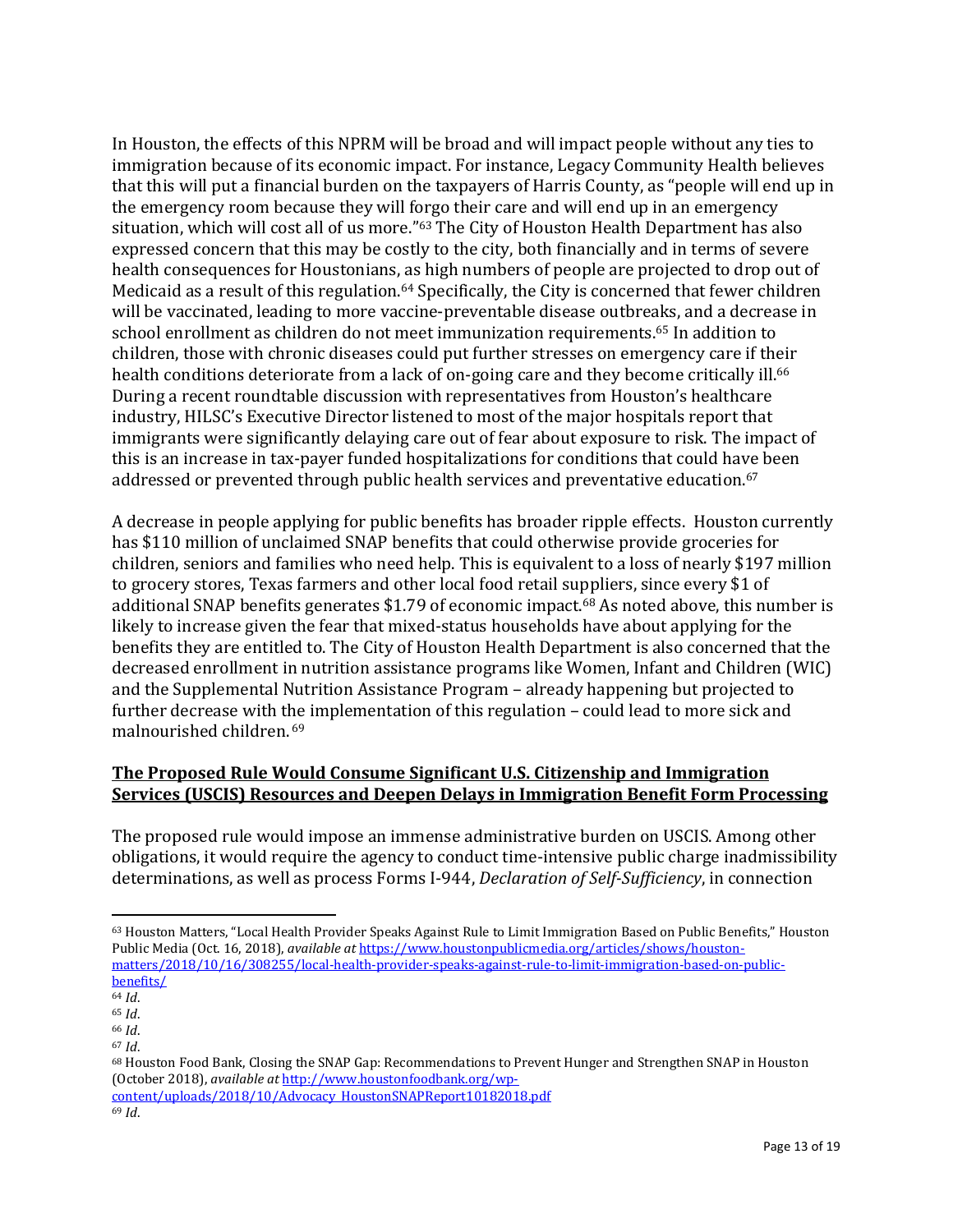with an estimated 382,264 adjustment of status applications annually. It also compels public charge assessments of an estimated 511,201 applications for extension or change of nonimmigrant status each year. These operational demands would be levied upon an agency that already suffers profound capacity shortfalls. With nearly 6 million pending cases as of March 31, 2018, DHS has conceded that USCIS lacks the resources to timely process its existing workload.<sup>70</sup> A review of data just since FY 2017 indicates lengthening processing times for applications for green cards, employment authorization, travel documents, and green card replacements, among others. By the end of FY 2017, 5,606,618 applications and petitions remained unadjudicated by USCIS<sup>71</sup> – 23% more than one year earlier.<sup>72</sup> In February 2018, DHS conceded, "USCIS continues to face capacity challenges."<sup>73</sup> In fact, processing times for many of the agency's product lines has doubled in recent years.<sup>74</sup>

Processing delays upend the lives of immigrants and their U.S. citizen families. Lengthy wait times can result in applicants losing their jobs, thus depriving their families – including families with U.S. citizen children – of income essential to necessities like food and housing.<sup>75</sup> Adjudication delays also lead to expiration of driver's licenses, which immigrants may rely upon to access banking, medical treatment, and other indispensable services, as well as for transportation to school and work. Delays also prolong the separation of families who are dependent on case approval for their reunions.

Despite DHS's admission of USCIS's inability to accommodate its current inventory, the proposed rule would substantially increase the agency's workload. This would, in turn, deepen USCIS case processing delays and compound the resulting harm to the public through heightened job loss, food insecurity, and family separation. In short, the proposed rule will make an operational crisis appreciably worse, and immigrant families throughout the country will suffer the consequences.

Immigrants in Texas have seen their wait times balloon. The latest federal count available showed that the naturalization application backlog in Texas stood at about 103,300

 $\overline{a}$ 

[https://www.uscis.gov/sites/default/files/USCIS/Resources/Reports%20and%20Studies/Immigration%20Forms%20D](https://www.uscis.gov/sites/default/files/USCIS/Resources/Reports%20and%20Studies/Immigration%20Forms%20Data/All%20Form%20Types/Quarterly_All_Forms_FY18Q2.pdf) [ata/All%20Form%20Types/Quarterly\\_All\\_Forms\\_FY18Q2.pdf.D](https://www.uscis.gov/sites/default/files/USCIS/Resources/Reports%20and%20Studies/Immigration%20Forms%20Data/All%20Form%20Types/Quarterly_All_Forms_FY18Q2.pdf)HS, "Annual Report on the Impact of the Homeland Security Act on Immigration Functions Transferred to the Department of Homeland Security" (Apr. 13, 2018)[;](https://www.uscis.gov/sites/default/files/reports-studies/Annual-Report-on-the-Impact-of-the-Homeland-Security-Act-on-Immigration-Functions-Transferred-to-the-DHS.pdf) [https://www.uscis.gov/sites/default/files/reports-studies/Annual-Report-on-the-Impact-of-the-Homeland-Security-Act](https://www.uscis.gov/sites/default/files/reports-studies/Annual-Report-on-the-Impact-of-the-Homeland-Security-Act-on-Immigration-Functions-Transferred-to-the-DHS.pdf)[on-Immigration-Functions-Transferred-to-the-DHS.pdf.](https://www.uscis.gov/sites/default/files/reports-studies/Annual-Report-on-the-Impact-of-the-Homeland-Security-Act-on-Immigration-Functions-Transferred-to-the-DHS.pdf)

<sup>71</sup> U.S. Citizenship and Immigration Services. Data set: All USCIS Application and Petition Form Types, 2017, available at [https://www.uscis.gov/sites/default/files/USCIS/Resources/Reports%20and%20Studies/Immigration%20Forms%20D](https://www.uscis.gov/sites/default/files/USCIS/Resources/Reports%20and%20Studies/Immigration%20Forms%20Data/All%20Form%20Types/Quarterly_All_Forms_FY17Q4.pdf) [ata/All%20Form%20Types/Quarterly\\_All\\_Forms\\_FY17Q4.pdf.](https://www.uscis.gov/sites/default/files/USCIS/Resources/Reports%20and%20Studies/Immigration%20Forms%20Data/All%20Form%20Types/Quarterly_All_Forms_FY17Q4.pdf) End of FY 2017 Pending Forms - 5,606,618.

<sup>72</sup> U.S. Citizenship and Immigration Services. Data set: All USCIS Application and Petition Form Types, 2016, available at [https://www.uscis.gov/sites/default/files/USCIS/Resources/Reports%20and%20Studies/Immigration%20Forms%20D](https://www.uscis.gov/sites/default/files/USCIS/Resources/Reports%20and%20Studies/Immigration%20Forms%20Data/All%20Form%20Types/all_forms_performancedata_fy2016_qtr4.pdf) [ata/All%20Form%20Types/all\\_forms\\_performancedata\\_fy2016\\_qtr4.pdf.](https://www.uscis.gov/sites/default/files/USCIS/Resources/Reports%20and%20Studies/Immigration%20Forms%20Data/All%20Form%20Types/all_forms_performancedata_fy2016_qtr4.pdf) End of FY 2016 Pending Forms – 4,316,013. <sup>73</sup> U.S. Department of Homeland Security. Annual Performance Report: Fiscal Years 2017-2019, 2018, available at [https://www.dhs.gov/sites/default/files/publications/DHS%20FY%202017-2019%20APR\\_0.pdf.](https://www.dhs.gov/sites/default/files/publications/DHS%20FY%202017-2019%20APR_0.pdf)

<sup>70</sup> USCIS Webpage, "Data Set: All USCIS Application and Petition Form Types: Fiscal Year 2018, 2nd Quarter" (Jul. 17, 2018[\);](https://www.uscis.gov/sites/default/files/USCIS/Resources/Reports%20and%20Studies/Immigration%20Forms%20Data/All%20Form%20Types/Quarterly_All_Forms_FY18Q2.pdf)

<sup>74</sup> *See* USCIS Webpage, "Historical National Average Processing Time for All USCIS Offices" (up to Jul. 31, 2018[\);](https://egov.uscis.gov/processing-times/historic-pt) [https://egov.uscis.gov/processing-times/historic-pt.](https://egov.uscis.gov/processing-times/historic-pt)

<sup>75</sup> *See* AILA, "Deconstructing the Invisible Wall" (Mar. 19, 2018[\);](http://www.aila.org/infonet/aila-report-deconstructing-the-invisible-wall) [http://www.aila.org/infonet/aila-report-deconstructing](http://www.aila.org/infonet/aila-report-deconstructing-the-invisible-wall)[the-invisible-wall.](http://www.aila.org/infonet/aila-report-deconstructing-the-invisible-wall)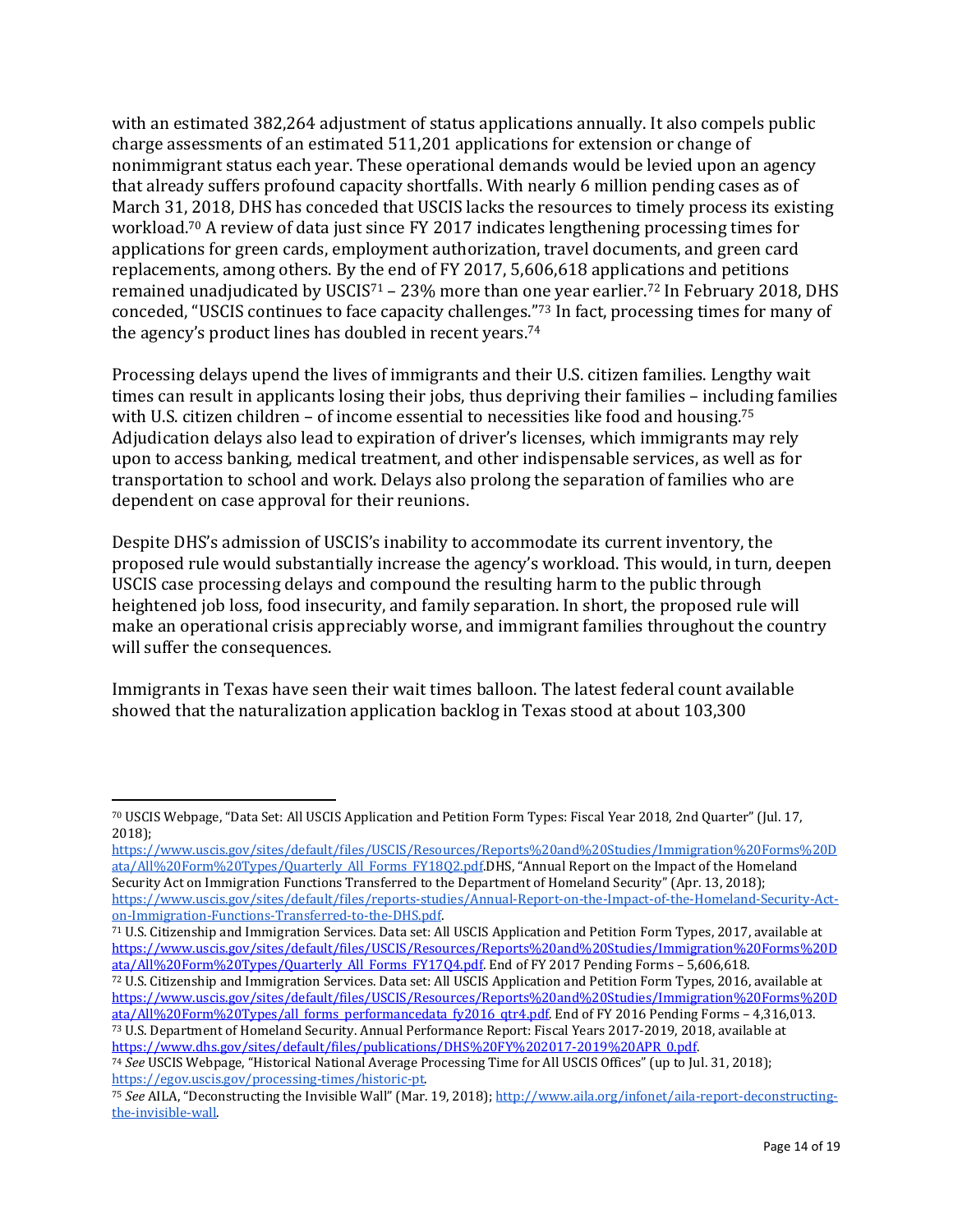applications at the end of March 2018 – up from about 30,500 at the end of March 2014. <sup>76</sup> In Houston, federal officials set a processing time range between 17.5 and 19 months.<sup>77</sup> The processing time has now more than doubled for a lawful permanent resident to become a citizen in Texas. <sup>78</sup> These long delays mean that lawful permanent residents cannot petition for reunification with loved ones and cannot travel to visit family in their county of birth. The stress of waiting for status has significant negative mental health impacts as well.<sup>79</sup>

## **Consideration of a Prior Application for a Fee Waiver Creates Double-Counting Problems and is Impermissibly Retroactive**

Under the proposed rule, the use of a fee waiver (Form I-912) for any immigration benefit would be a factor in determining an immigrant's financial status. This is improper. Separate consideration of the use of a fee waiver means that factors such as income would be unfairly counted twice. For example, an immigrant who received a fee waiver based on their household income would have two strikes against them for what is essentially the same factor - once for the income and a second for the fee waiver granted because of the income. As a result, consideration of the use of a fee waiver has the unintended effect of double-counting negative factors related to financial status. The proposal also overweighs receipt of one-time immigration fee waivers to predict whether a person will become a public charge. Furthermore, the factors collectively are defined in a negative, unbalanced manner that does not give the average person a fair opportunity to overcome them.

Second, the consideration of fee waiver usage is improperly retroactive. The statute calls for a forward-looking analysis of whether the immigrant is likely to become a public charge in the future. Because a fee waiver is not a continuing benefit, the proposed rule's consideration of prior receipt of a fee waiver impermissibly penalizes applicants for their financial status on the date of the application for the fee waiver and not on the date of application for admission, adjustment of status, or for a visa. This is not in line with Congress's intent.

# **The Proposed Bond Procedures and Penalties are Exceptionally Harsh**

The use of public charge bonds is impractical and would place an impossible burden on immigrant families. There is no evidence demonstrating that public charge bonds will achieve the desired outcome of preventing people from dependence on government assistance.

The proposed rule not only establishes an excessive bond minimum of \$10,000, it also authorizes USCIS to set a dramatically higher bond in its discretion – with no cap – and bars any appeal of that amount. The rule stipulates that the penalty for *any* bond breach is the full bond amount and that *any* use of a specified public benefit while the bond remains in effect constitutes such a breach.

<sup>76</sup> Alexa Ura, "Under Trump, The Backlog of U.S. Citizenship Applications in Texas Is Growing," Houston Public Media (August 9, 2018), *available at* [https://www.houstonpublicmedia.org/articles/news/2018/08/09/299370/under-trump](https://www.houstonpublicmedia.org/articles/news/2018/08/09/299370/under-trump-the-backlog-of-u-s-citizenship-applications-in-texas-is-growing/)[the-backlog-of-u-s-citizenship-applications-in-texas-is-growing/](https://www.houstonpublicmedia.org/articles/news/2018/08/09/299370/under-trump-the-backlog-of-u-s-citizenship-applications-in-texas-is-growing/)

<sup>77</sup> *Id*. <sup>78</sup> *Id*.

<sup>79</sup> [Rinaldi,](https://www.pri.org/people/tiziana-rinaldi) Tizianaand [Angilee Shah.](https://www.pri.org/people/angilee-shah) "Immigration limbo is a 'tug of emotions. It's also a mental health issue," PRI The World (August 22, 2017), *available at https://www.pri.org/stories/2017-08-21/immigration-limbo-tug-emotions-it-s-alsomental-health-issue*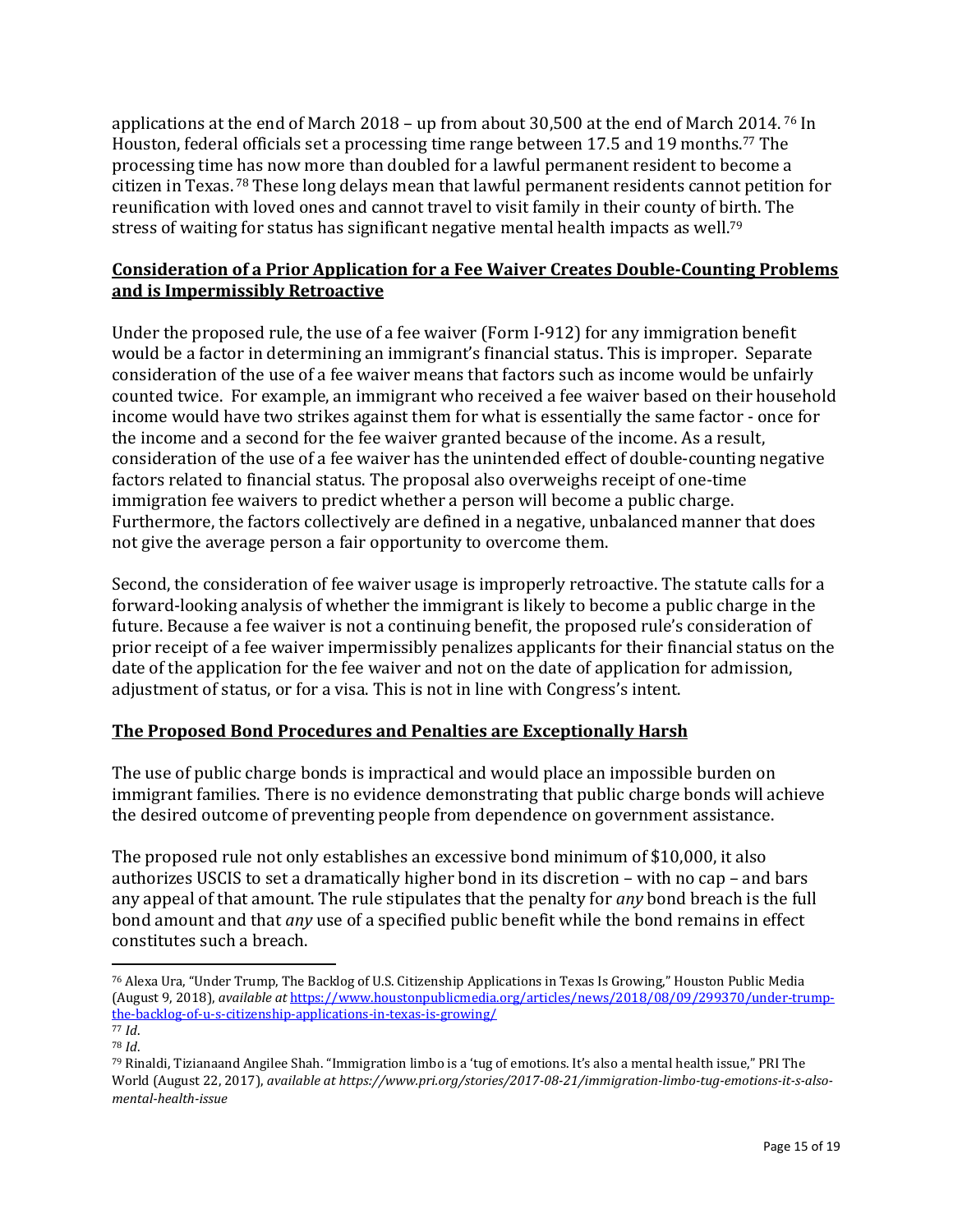These harsh conditions would drive many noncitizens to accept crippling surety bond terms to avoid family separation. Under those terms, the bond "principal" would have to pay the bond company up to 15 percent of the bond up front. This alone could prove destabilizing for low and moderate-income families. For example, for a family of four with an annual income of \$31,000 – representing 125% of the U.S. Federal Poverty Guidelines—15% of even the minimum bond amount of \$10,000 could mean foregone rent and meals, stifling rather than promoting that family's ability to become self-sufficient.

In the event of a breach, the principal would have to reimburse the bond company for the full amount of the breach penalty. For instance, if a \$30,000 public charge bond is in effect for a noncitizen mother who then uses only \$1,500 worth of public benefits, the bond would be breached and she would be liable for the entire \$30,000 – 20 times more than what she received in benefits – and she would face potential separation from her family.

Studies show that bonds cause long-term hardship and increase the likelihood of financial instability.<sup>80</sup> Public charge bonds are even more likely to cause long-term hardship, given the indefinite life of the bond. Families will face years of annual fees, non-refundable premiums, and liens on the homes and cars put up as collateral charged by for-profit surety companies and their agents.<sup>81</sup> Moreover, the indefinite term and extremely broad and vague conditions governing breach only heightens the risk of exploitation by for-profit companies managing public charge bonds. Impoverishing immigrants and their families will make them more, not less, likely to need assistance.

#### **DHS Should Not Consider Credit History or Scores in its Public Charge Determination**

The new requirement in the proposed rule that USCIS consider an immigrant's credit report and score in analyzing their financial status is also unfair, unpredictive, and unnecessary. Credit scores aren't meant as a judge of character or admissibility and should not be used as part of the "public charge" determination. Neither credit reports nor credit scores were designed to provide information on whether a consumer is likely to rely on public benefits or on the character of the individual.<sup>82</sup> DHS offers no evidence to support its claim that a low credit score is an indication of lack of future self-sufficiency. A bad credit record is often the result of circumstances beyond a consumer's control, such as illness or job loss, from which the consumer may subsequently recover.<sup>83</sup> Moreover, credit scores do not take into consideration rent payments, typically a family's largest recurring expense.

 $\overline{\phantom{a}}$ 

<sup>81</sup> *See, e.g.*[, Selling Off Our Freedom](https://d11gn0ip9m46ig.cloudfront.net/images/059_Bail_Report.pdf) (May 2017)[; The High Cost of Bail: How Maryland's Reliance on Money Bail Jails the](http://www.opd.state.md.us/Portals/0/Downloads/High%20Cost%20of%20Bail.pdf)  [Poor and Costs the Community Millions](http://www.opd.state.md.us/Portals/0/Downloads/High%20Cost%20of%20Bail.pdf) (Nov. 2016); Vera Inst of Justice[; Past Due: Examining the costs and consequences](https://www.vera.org/publications/past-due-costs-consequences-charging-for-justice-new-orleans)  [of charging for justice in New Orleans](https://www.vera.org/publications/past-due-costs-consequences-charging-for-justice-new-orleans) (Jan. 2017); UCLA School of Law Criminal Justice Reform Clinic[, The Devil in the](https://static.prisonpolicy.org/scans/UCLA_Devil%20_in_the_Details.pdf)  [Details: Bail Bond Contracts in California](https://static.prisonpolicy.org/scans/UCLA_Devil%20_in_the_Details.pdf) (May 2017); Brooklyn Community Bail Fund[, License & Registration, Please...An](https://static1.squarespace.com/static/5824a5aa579fb35e65295211/t/594c39758419c243fdb27cad/1498167672801/NYCBailBondReport_ExecSummary.pdf)  [examination of the practices and operations of the commercial bail bond industry in New York City,](https://static1.squarespace.com/static/5824a5aa579fb35e65295211/t/594c39758419c243fdb27cad/1498167672801/NYCBailBondReport_ExecSummary.pdf) (Jun. 2017). <sup>82</sup> Consumer Financial Protection Bureau*,* Data Point: Credit Invisibles, (May 2015), *available at*

<sup>80</sup> *See, e.g.,* Color of Change and ACLU[, Selling Off Our Freedom: How insurance companies have taken over our bail system](https://d11gn0ip9m46ig.cloudfront.net/images/059_Bail_Report.pdf) (May 2017) *see also* Pretrial Justice Institute[, Pretrial Justice: What Does It Cost?](https://university.pretrial.org/HigherLogic/System/DownloadDocumentFile.ashx?DocumentFileKey=4c666992-0b1b-632a-13cb-b4ddc66fadcd&forceDialog=0) (Jan. 2017).

[http://files.consumerfinance.gov/f/201505\\_cfpb\\_data-point-credit-invisibles.pdf](http://files.consumerfinance.gov/f/201505_cfpb_data-point-credit-invisibles.pdf) (most credit scoring models built to predict likelihood relative to other borrowers that consumer will become 90 or more days past due in the next two years). <sup>83</sup> *See generally* Chi Chi Wu, National Consumer Law Center, Solving the Credit Conundrum: Helping Consumers' Credit Records Impaired by the Foreclosure Crisis and Great Recession 9-12 (Dec. 2013), *available at* [www.nclc.org/images/pdf/credit\\_reports/report-credit-conundrum-2013.pdf.](http://www.nclc.org/images/pdf/credit_reports/report-credit-conundrum-2013.pdf)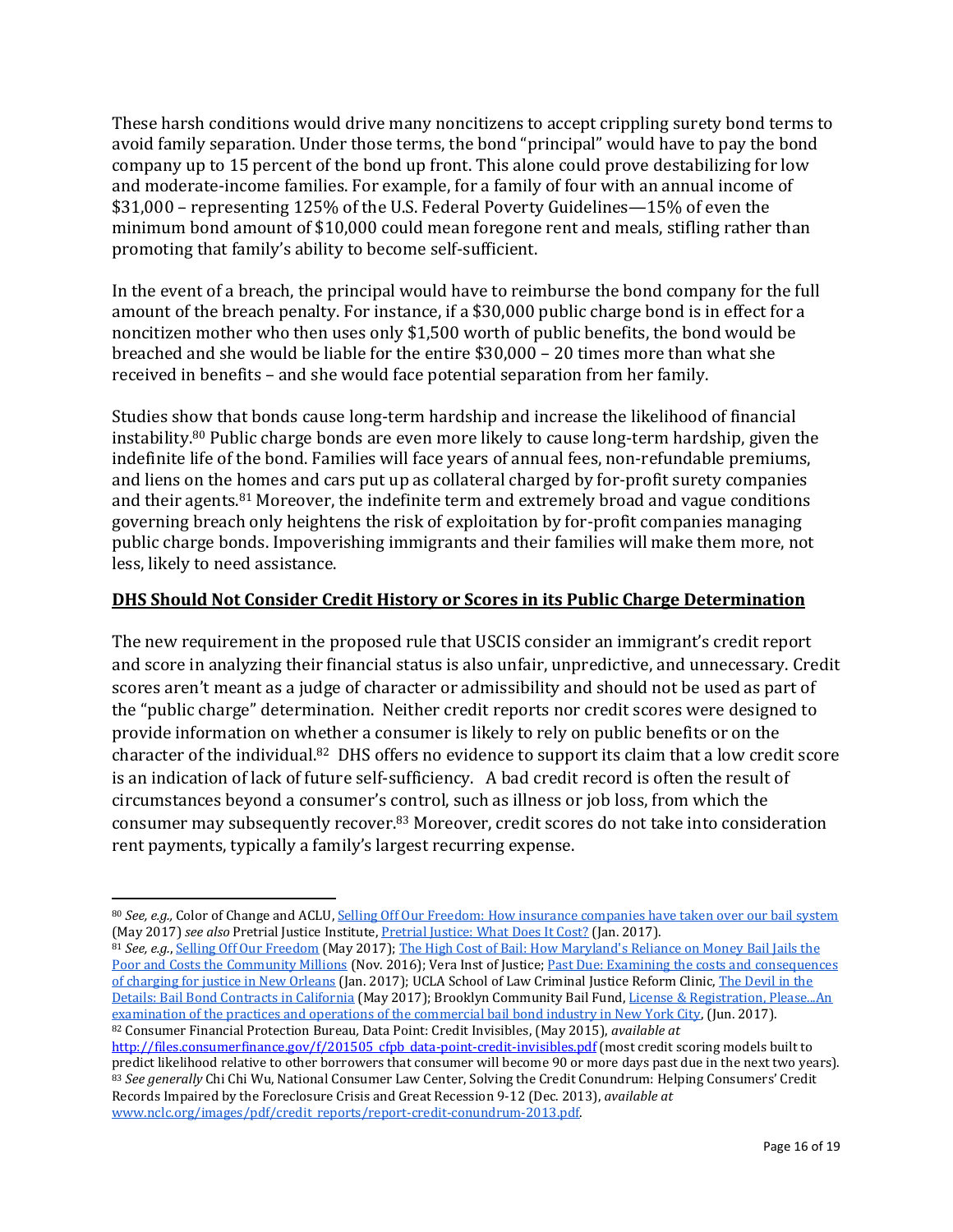As DHS correctly indicates in the text of the proposed rule, not all immigrants have a credit report in the United States. DHS states that the lack of a credit report would not "necessarily" be a negative factor in the totality of the circumstances determination. The lack of a credit report should not play a role at all in this determination. Many immigrants, even those who have lived in the United States, are "unbanked" and do not have access to credit.<sup>84</sup> In the greater Houston area, 11.8 percent of households were unbanked, and an additional 22.4 percent were underbanked.<sup>85</sup> Though this number covers households in any status, this is a significant number of people who are unlikely to have a credit history and DHS should not penalize them by including this information in their financial status analysis.

Additionally, immigrants should not be penalized by having only a limited credit history in the United States. Many immigrants who do have some credit history have not been in the U.S long enough to develop a substantive credit history. This will likely count as a negative factor for USCIS because the age of various accounts makes up about fifteen percent of a FICO Score.<sup>86</sup>

Studies show that even when immigrants do have credit histories, their credit scores are *artificially* low.<sup>87</sup> According to FICO, a "High Achiever" in this category will generally have an average age of accounts of eleven or more years.<sup>88</sup> Other elements of a FICO score, including new credit and credit mix, tend to cut against immigrants who have not developed a substantive credit history. A credit report and score is not an accurate way to determine an immigrant's financial status.

This requirement will also increase the documentary burden for applicants. DHS notes that an immigrant could show "little to no debt and a history of paying bills timely" if they do not have a U.S. credit report or score. This will be impossible for some applicants, who may not have bills in their own names. It will also be difficult for immigrants who do not have any debt to demonstrate that. Finally, even an immigrant who can provide documentation of timely paid bills and paid off debt will need to spend significant time gathering proof of timely payments.

# **The Proposed Rule Would Compound the Immigration Court Backlogs and Create Inconsistencies in the Adjudication of Adjustment of Status in Immigration Court**

Although immigration judges are not bound by DHS rules, the Department of Justice (DOJ) is in the process of creating a public charge rule that is believed to parallel the DHS proposed rule.<sup>89</sup> However, until a DOJ rule is finalized, the DHS proposed rule will likely be used as persuasive authority by immigration judges tasked with making public charge assessments. This will occur in at least three scenarios: (1) individuals without lawful status who are seeking to adjust

<sup>85</sup> "Unbanked and underbanked for Houston-The Woodlands-Sugar Land, TX 2017 by Selected Household Characteristics," Federal Deposit Insurance Corporation, *available at* [www.economicinclusion.gov/surveys/2017household/documents/tabular](http://www.economicinclusion.gov/surveys/2017household/documents/tabular-results/2017_banking_status_Houston_The_Woodlands_Sugar_Land_TX.pdf)results/2017 banking status Houston The Woodlands Sugar Land TX.pdf.

86 Understanding FICO Scores: What you need to know about the most widely used credit scores, [https://www.myfico.com/Downloads/Files/myFICO\\_UYFS\\_Booklet.pdf](https://www.myfico.com/Downloads/Files/myFICO_UYFS_Booklet.pdf)

<sup>88</sup> *Id*.

 $\overline{\phantom{a}}$ 84 "Unbanked" is defined as households that do not have an account at an insured institution.

<sup>87</sup> Bd. of Governors of the Fed. Reserve System, Report to the Congress on Credit Scoring and Its Effects on the Availability and Affordability of Credit at S-2 (Aug. 2007) ("Evidence also shows that recent immigrants have somewhat lower credit scores than would be implied by their performance".)

<sup>89</sup> *See* DOJ Fall 2018 Unified Agenda, *at* [www.reginfo.gov/public/do/eAgendaViewRule?pubId=201810&RIN=1125-AA84.](http://www.reginfo.gov/public/do/eAgendaViewRule?pubId=201810&RIN=1125-AA84)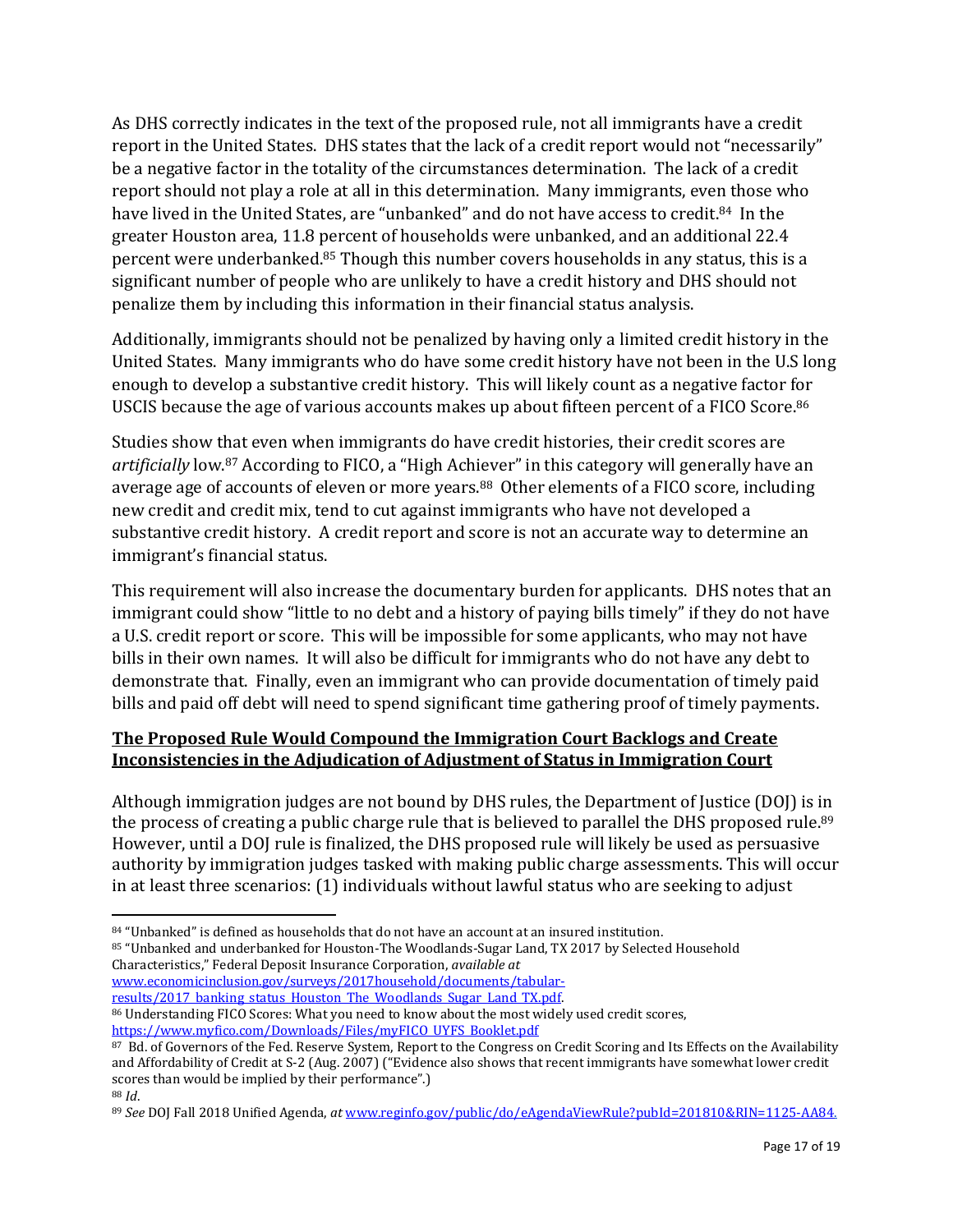status; (2) returning lawful permanent residents who are treated as applicants for admission under INA § 101(a)(13)(C); and (3) lawful permanent residents placed in removal proceedings who are seeking to re-adjust status with a waiver under INA § 212(h). Adjudication of adjustment of status applications by immigration judges are set to increase due to a 2018 policy change at USCIS under which notices to appear will be issued in any case in which USCIS issues a denial and the applicant has no legal status if denied. This will result in additional adjustment of status applications in front of an immigration judge, increasing the frequency of cases requiring a public charge adjudication.

Until a DOJ rule is promulgated, Immigration and Customs Enforcement (ICE) attorneys, who *are* bound by DHS regulations, will likely argue that immigration judges should apply the proposed rule's heightened standards. Lacking any binding precedent on the interpretation of INA § 212(a)(4), some immigration judges will agree and will rely on the proposed rule as a guide, while other immigration judges will not.<sup>90</sup> This will create inconsistencies in adjudication that will increase administrative inefficiencies through additional appeals and motions. Cases that are before judges that rely on the DHS framework for assessing public charge will take significantly more court time, due to the heightened evidentiary requirements and the need for additional and more detailed testimony. These heightened evidentiary requirements will also impact ICE attorneys, who will be required to review that evidence and prepare a response, as well as the respondent and his or her counsel, if represented.

With an immigration court backlog that is already above one million cases,  $91$  the public charge rule would further exacerbate an already record high case volume. In Houston, the average person will have to wait 1,457 days before their case is heard.<sup>92</sup> Increased evidentiary requirements, heightened scrutiny, and uncertainty as to what standard to apply will delay adjudications, add to the backlog, and result in inconsistent court adjudications.

# **Incoherent Adjudicative Frameworks Creates Confusion Around Eligibility**

By replacing a longtime and effective standard with an incoherent framework, immigration attorneys and accredited representatives will find it next to impossible to advise intending immigrants on their eligibility for lawful permanent residence or other immigration benefits. The proposed rule will add many layers of confusion to the process, to such an extent that what should be a clear adjustment of status case becomes riddled with uncertainty. This will make it almost impossible for an immigrant to navigate the system without legal help, and yet, lawyers will be hard-pressed to offer guidance without a clear legal standard. In addition, we are already severely constrained by a lack of experienced immigration attorneys who are able to offer free and low-cost consultations to low-income families. If the proposed rule goes into effect, this scarce resource will become even more scarce. Combined with USCIS's new policy for placing individuals in removal proceedings if their applications are denied, people who are entitled to lawful permanent residence will be too afraid to apply to adjust status, leading to more people in the U.S. without status.

<sup>90</sup> The Board of Immigration Appeals (BIA) has not issued any precedent decisions interpreting public charge since Congress amended those provisions in the 1996 Illegal Immigration Reform and Immigrant Responsibility Act. <sup>91</sup> TRAC Immigration, Immigration Court Backlog Surpasses One Million Cases, Nov. 6, 2018, *available at* [http://trac.syr.edu/immigration/reports/536/#f1.](http://trac.syr.edu/immigration/reports/536/#f1)

<sup>92</sup> TRAC Immigration, Immigration Court Backlog Jumps While Case Processing Slows, June 8, 2018, *available at*  [http://trac.syr.edu/immigration/reports/516/.](http://trac.syr.edu/immigration/reports/516/)